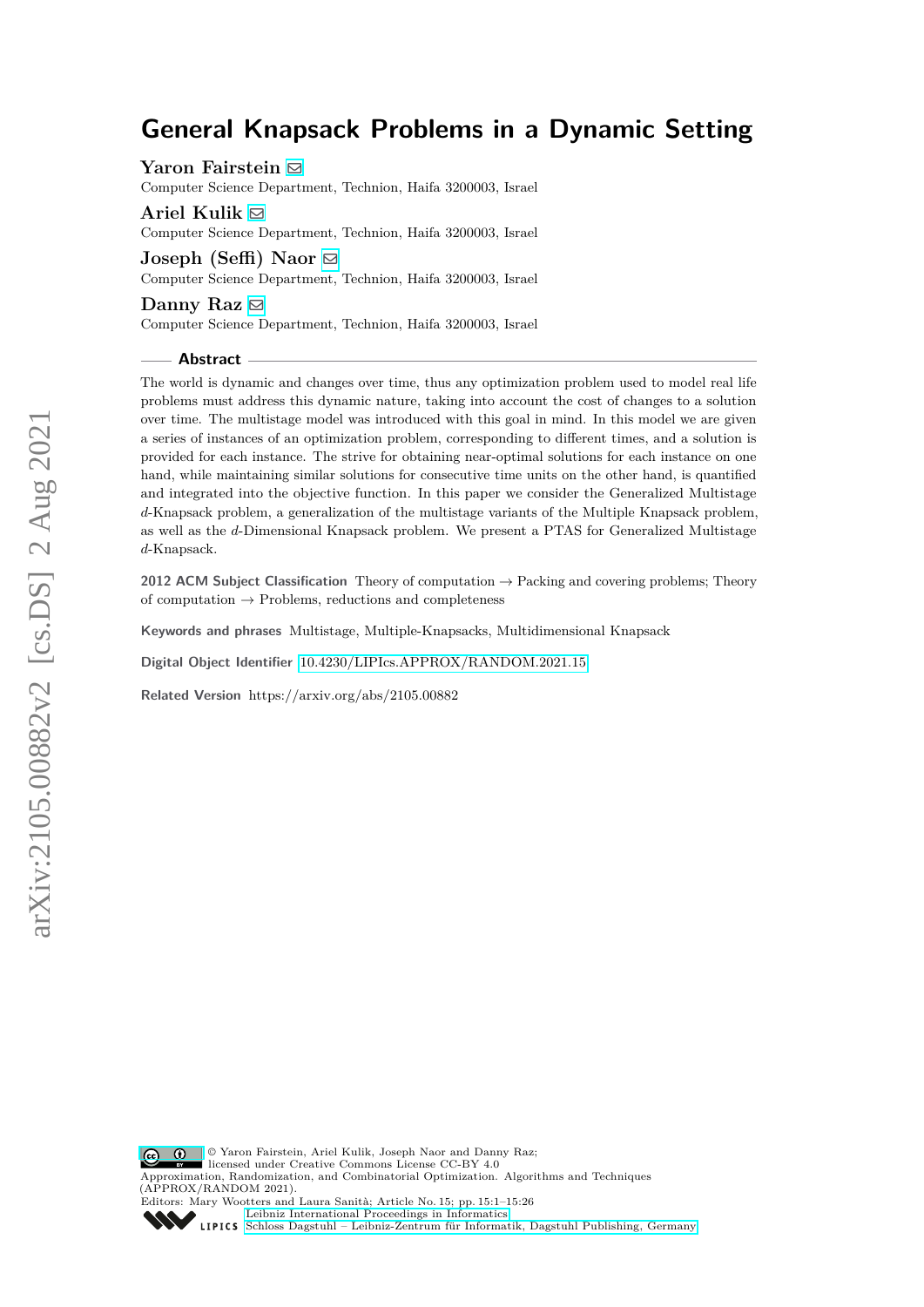#### **15:2 General Knapsack Problems in a Dynamic Setting**

# **1 Introduction**

In many optimization settings, the problem of interest is defined over a time horizon in which the actual setting evolves, resulting in changes over time to the problem constraints and the objective function. Thus, even if the optimization problem at hand can be solved efficiently for a single time unit, it may not be clear how to extend this solution to a time-evolving setting.

An example of such a setting comes from the world of cloud management. A cloud provider maintains a data center with servers and offers clients virtual machines having different processing capabilities. Each client demands a virtual machine (with certain properties), and if provided it must pay for it. It would be naïve to assume that the demand of clients is static over time. Factors, such as peak vs. off-hours, and the day of the week, might affect client demand. Also, the cloud provider might either turn off servers to reduce hardware deterioration and electricity usage, or open more servers to meet higher demand. Thus, the optimization problem is partitioned into multiple *stages*, where in each stage there are different constraints and possibly a different optimization goal.

A simple solution is to ignore the dynamicity of the problem, and solve each stage separately and independently of other stages. Thus, profit at each stage is maximized, ignoring the solutions computed for the other stages. Such a solution may result in disgruntled clients, as it can lead to intermittent service between stages. Instead, we will aim for a *multistage* solution that balances between the optimum of each stage, while preserving some continuity between consecutive stages. This will be achieved by incorporating the continuity of the solution into the overall profit.

The multistage model was first introduced by Gupta et al. [\[17\]](#page-16-0) and Eisenstat et al. [\[9\]](#page-16-1) to address dynamic environments. Since its introduction, it has received growing attention (examples include  $[1, 11, 2, 4, 14, 8]$  $[1, 11, 2, 4, 14, 8]$  $[1, 11, 2, 4, 14, 8]$  $[1, 11, 2, 4, 14, 8]$  $[1, 11, 2, 4, 14, 8]$  $[1, 11, 2, 4, 14, 8]$  $[1, 11, 2, 4, 14, 8]$  $[1, 11, 2, 4, 14, 8]$  $[1, 11, 2, 4, 14, 8]$  $[1, 11, 2, 4, 14, 8]$  $[1, 11, 2, 4, 14, 8]$ ). In the multistage model we are given a sequence of instances of an optimization problem. A solution constitutes of a series of solutions, one for each instance.

Two different ideas were used to enforce a balance between single stage optimality and continuity. In [\[9,](#page-16-1) [17\]](#page-16-0) a change cost is charged for the dissimilarity of consecutive solutions, while in [\[4\]](#page-16-5) additional gains were given for their similarity. In the aforementioned cloud management problem, the change cost can be interpreted as installation costs and eviction costs charged when a client is initially served, and then its service is discontinued. The gains can be modeled as increased costs the client is charged to guarantee the continuity of its service.

The cloud management problem described above can be viewed as a multistage problem where the underlying optimization problem is the Multiple Knapsack problem (MKP). In MKP we are given a set of items, each associated with a weight and a profit. Also, we are given a set of bins, each one having a capacity. A feasible solution for MKP is an assignment of items to bins such that the total weight of the items assigned to each bin does not exceed its capacity. The objective is to find a feasible solution maximizing the profit accrued from the assigned items. In the context of the cloud management setting, the items are the virtual machine demands of the clients and the bins are the available servers.

# <span id="page-1-0"></span>**1.1 Problem Definition**

We study the Generalized Multistage *d*-Knapsack problem. We begin with an informal description of the problem. An instance of the problem consists of *T* stages, where in each stage we are given an instance of a generalization of the classic knapsack problem. While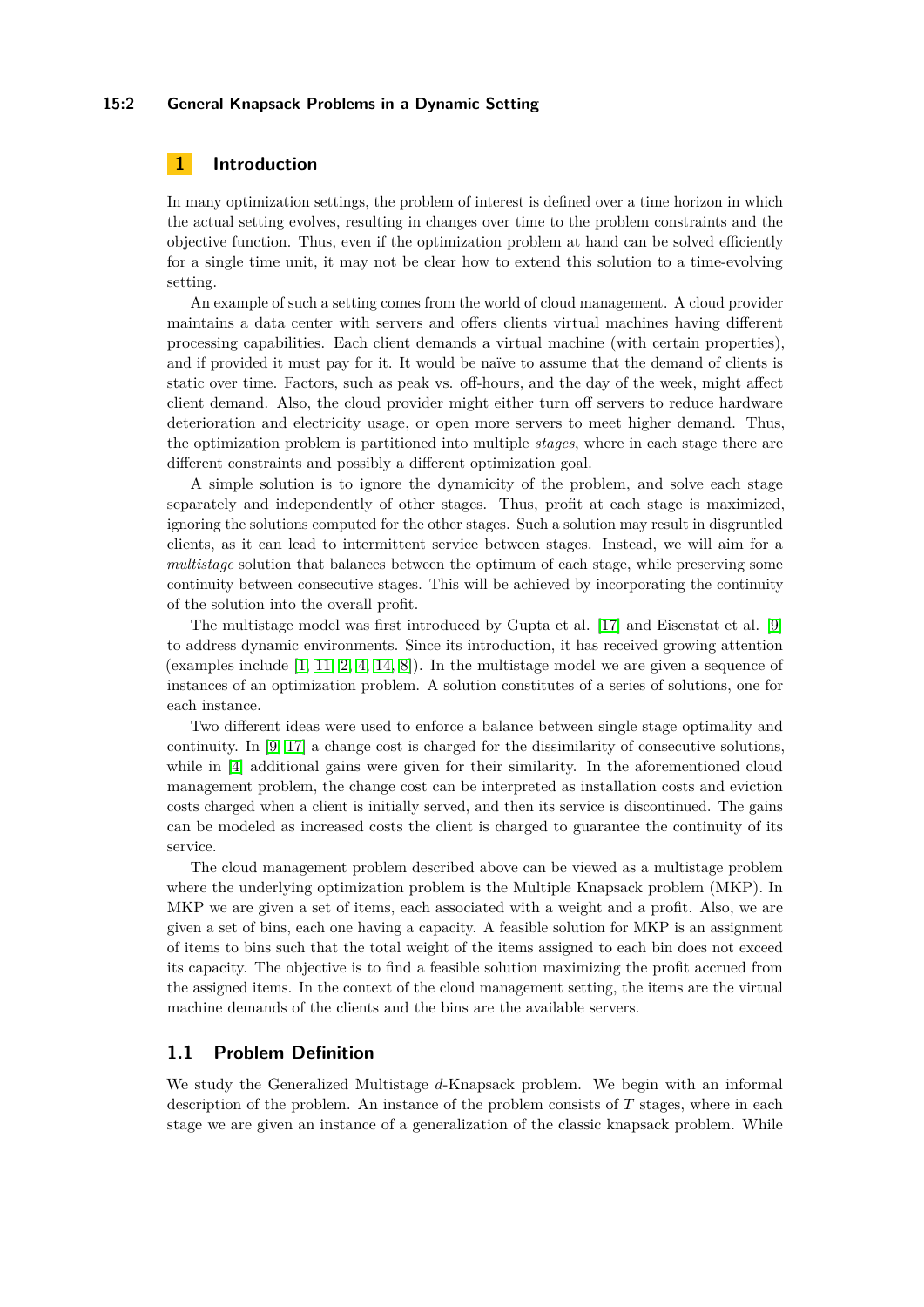the instances differ between stages, in all stages the same set of items *I* can be packed. The continuity of the solution is enforced by quantifying the similarity of consecutive solutions and integrating it into the objective function.

We quantify continuity by four types of values. The first two values specify gains earned for the similarity of solutions. For example, if an item  $i$  is packed in stages  $t - 1$  and  $t$ , gain  $g_{i,t}^+$  is awarded. Similarly,  $g_{i,t}^-$  is awarded if *i* is not packed in  $t-1$  and  $t$ . The other two values define the cost of changes between consecutive solutions. For example, if an item *i* was not packed in stage  $t-1$ , and it is decided to pack it in stage  $t$ , a change cost of  $c_{i,t}^+$  is charged. Similarly,  $c_{i,t}^-$  is charged if *i* is packed in *t*, but not in  $t + 1$ .

The packing problem at each stage generalizes the Multiple Knapsack problem, as well as the *d*-Dimensional Knapsack problem. In each instance of the problem we are given *d* sets of bins, and the weight an item occupies in a bin depends on the set to which the bin belongs to. The profit of an item is accrued once it is assigned to some bin in all *d* sets of bins. This problem is called *d*-Multiple Knapsack Constraints Problem and is formally defined below.

A Multiple Knapsack Constraint (MKC) is a tuple *K* = (*w, B, W*) defined over a set of items *I*. The function  $w: I \to \mathbb{R}_+$  defines the weight of the items, *B* is a set of bins, each equipped with a capacity defined by the function  $W : B \to \mathbb{R}_+$ . An *assignment* is a function  $A: B \to 2^I$ , defining which items are assigned to each of the bins. An assignment is feasible if  $w(A(b)) = \sum_{i \in A(b)} w_i \leq W(b)$  for each bin  $b \in B$ . Similarly, given a tuple of MKCs  $\mathcal{K} = (K_j)_{j=1}^d$  over *I*, a tuple of *d* assignments  $\mathcal{A} = (A^j)_{j=1}^d$  is feasible for  $\mathcal{K}$  if for each  $j = 1, \ldots, d$  assignment  $A<sup>j</sup>$  is a feasible assignment for  $K<sub>j</sub>$ . We say *A* is an assignment of set *S* ⊆ *I* if  $S = \bigcup_{b \in B} A_b$ .

In *d*-Multiple Knapsack Constraints Problem (*d*-MKCP), a problem first introduced in [\[10\]](#page-16-8), we are given a tuple  $(I, \mathcal{K}, p)$ , where *I* is a set of items,  $\mathcal{K}$  is a tuple of *d* MKCs and  $p: I \to \mathbb{R}_{\geq 0}$  defines the profit of each item. A feasible solution for *d*-MKCP is a set *S* ⊆ *I* and a tuple of feasible assignments  $A$  (w.r.t  $K$ ) of *S*. The goal is to find a feasible solution that maximizes  $p(S) = \sum_{i \in S} p(i)$ . We note that if there exists an item with negative profit it can be discarded in advance. This fact is used later on, in Section [2.1.](#page-5-0)

The Generalized Multistage *d*-Knapsack problem (*d*-GMK), is the multistage model of *d*-MKCP. The problem is defined over a time horizon of *T* stages as follows. An instance of the problem is a tuple  $((\mathcal{P}_t)_{t=1}^T, g^+, g^-, c^+, c^-)$ , where  $\mathcal{P}_t = (I, \mathcal{K}_t, p_t)$  is a  $d_t$ -MKCP instance with  $d_t \leq d$  for  $t \in [T], g^+, g^- \in \mathbb{R}_+^{I \times [2,T]}$  are the gain vectors and  $c^+, c^- \in \mathbb{R}_+^{I \times [1,T]}$  are the change cost vectors.<sup>[1](#page-2-0)</sup> We use  $g_{i,t}^+$  and  $g_{i,t}^-$  to denote the gain of item *i* at stage *t*. Similarly, we use  $c_{i,t}^+$  and  $c_{i,t}^-$  to denote the change cost of item *i* at stage *t*.

A feasible solution for *d*-GMK is a tuple  $(S_t, A_t)_{t=1}^T$ , where  $(S_t, A_t)$  is a feasible solution for  $P_t$  (note that  $A_t$  is a tuple of assignments of  $S_t$ ). Throughout the paper we assume  $S_0 = S_{T+1} = \emptyset$  and denote the objective function of instance Q by  $f_Q: I^T \to \mathbb{R}$ , where

$$
f_{\mathcal{Q}}\left((S_{t})_{t=1}^{T}\right) = \sum_{t=1}^{T} \sum_{i \in S_{t}} p_{t}(i) + \sum_{t=2}^{T} \left(\sum_{i \in S_{t-1} \cap S_{t}} g_{i,t}^{+} + \sum_{i \notin S_{t-1} \cup S_{t}} g_{i,t}^{-}\right) - \sum_{t=1}^{T} \left(\sum_{i \in S_{t} \setminus S_{t-1}} c_{i,t}^{+} + \sum_{i \in S_{t} \setminus S_{t+1}} c_{i,t}^{-}\right).
$$

The goal is to find a feasible solution that maximizes the objective function  $f_{\mathcal{O}}$ .

<span id="page-2-0"></span><sup>&</sup>lt;sup>1</sup> We use the notations  $[n,m] = \{i \in \mathbb{N} \mid n \leq i \leq m\}$  and  $[n] = [1,n]$  for  $n,m \in \mathbb{N}$ .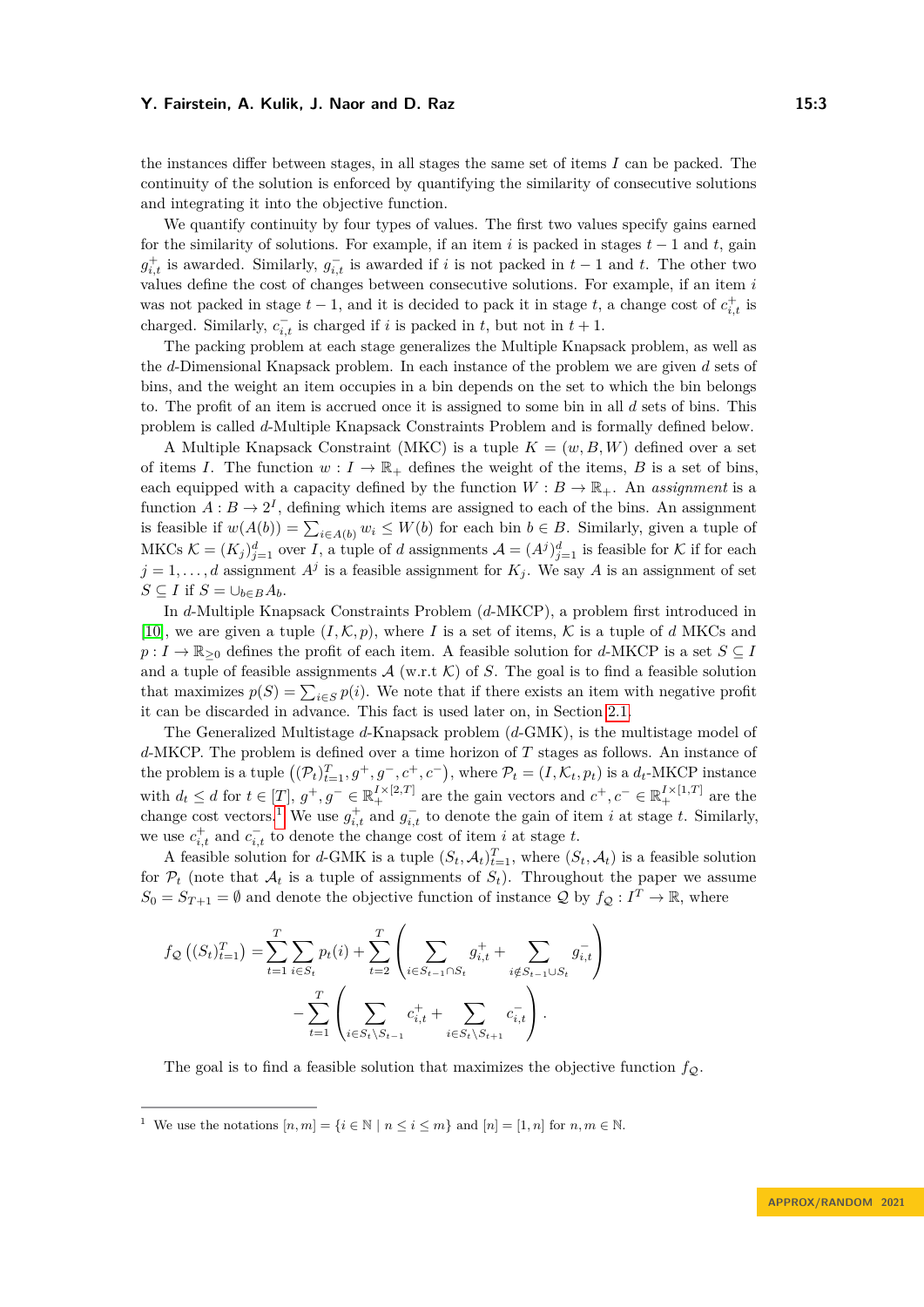#### **15:4 General Knapsack Problems in a Dynamic Setting**

A study of *d*-GMK reveals it does not admit a constant factor approximation algorithm (see Section [3\)](#page-13-0). We found that in hard instances the change costs are much larger than the profits. Thus we consider an important parameter of the problem, the *profit-cost ratio*. It is defined as the maximum ratio, over all items, between the change cost (*c* <sup>+</sup>*, c*−) and the profit of an item over all stages. It is denoted by  $\phi_{\mathcal{Q}}$  for any instance  $\mathcal{Q}$ , and is formally defined as

$$
\phi_{\mathcal{Q}} = \min\left(\left\{\infty\right\} \bigcup \left\{r \ge 0 \mid \forall i \in I, t_1, t_2 \in [T]: \max\left\{c_{i,t_1}^+, c_{i,t_1}^-\right\} \le r \cdot p_{t_2}(i)\right\}\right)
$$

We show that *d*-GMK instances where the profit-cost ratio is bounded by a constant admit a PTAS.

We also consider Subdmodular *d*-GMK, a submodular variant of *d*-GMK where the profit functions are replaced with monotone submodular set functions. A set function  $p: 2^I \to \mathbb{R}$ is submodular if for every  $A \subseteq B \subseteq I$  and  $i \in I \setminus B$  it holds that  $p(A \cup \{i\}) - p(A) \ge$  $p(B \cup \{i\}) - p(B)$ . Submodular functions appear naturally in many settings such as coverage [\[12\]](#page-16-9), matroid rank [\[5\]](#page-16-10) and cut functions [\[13\]](#page-16-11). We use similar techniques to develop the algorithms for *d*-GMK and Submodular *d*-GMK. Thus, we focus on *d*-GMK and defer the formal definition as well as the algorithm for Submoduar *d*-GMK to Appendix [B.](#page-19-0)

Both *d*-GMK and Submodular *d*-GMK generalize the Multistage Knapsack problem recently considered by Bampis et al. [\[4\]](#page-16-5). There are several aspects by which it is generalized. First, handling multiple knapsack constraints as well as *d*-dimensional knapsack vs a single knapsack in [\[4\]](#page-16-5). Second, the profit earned from assigning items can be described as a submodular function, not only by a modular function. Third, [\[4\]](#page-16-5) considered only symmetric gains, i.e., the same gain is earned whether an item is assigned or not assigned in consecutive stages. Lastly, change costs were not considered in [\[4\]](#page-16-5).

#### **1.2 Our Results**

<span id="page-3-1"></span>Our main result is stated in the following theorem.

▶ **Theorem 1.** For any fixed  $d \in \mathbb{N}$  and  $\phi \geq 1$  there exists a randomized PTAS for  $d$ -GMK *with a profit-cost ratio bounded by*  $\phi$ *.* 

The result uses the general framework of [\[4\]](#page-16-5), in which the authors first presented an algorithm for instances with bounded time horizon, and then showed how it can be scaled for general instances. To handle bounded time horizons we show an approximation factor preserving reduction (as defined in [\[21\]](#page-17-0) [2](#page-3-0) ) from *d*-GMK to a generalization of *q*-MKCP. The reduction illuminates the relationship between *d*-GMK and *q*-MKCP. As *q*-MKCP admits a PTAS [\[10\]](#page-16-8), this results in a PTAS for *d*-GMK instances with a bounded time horizon.

We note the reduction can be applied to the problem considered in [\[4\]](#page-16-5) as well. In this case the target optimization problem is *d*-dimensional knapsack with a matroid constraint. As the latter problem is known to admit a PTAS [\[16\]](#page-16-12), this suggest a simpler solution for bounded time horizon in comparison to the one given in [\[4\]](#page-16-5).

To generalize the result to unbounded time horizon we use an approach similar to [\[4\]](#page-16-5), though a more sophisticated analysis was required to handle the change costs. The generalization is achieved by cutting the time horizon into sub-instances with a fixed time horizon. Each sub-instance is solved separately, and then the solutions are combined to create a solution for the full instance. Handling change costs is trickier as cutting an instance

<span id="page-3-0"></span><sup>2</sup> A formal definition is provided in Appendix [A](#page-18-0) for completeness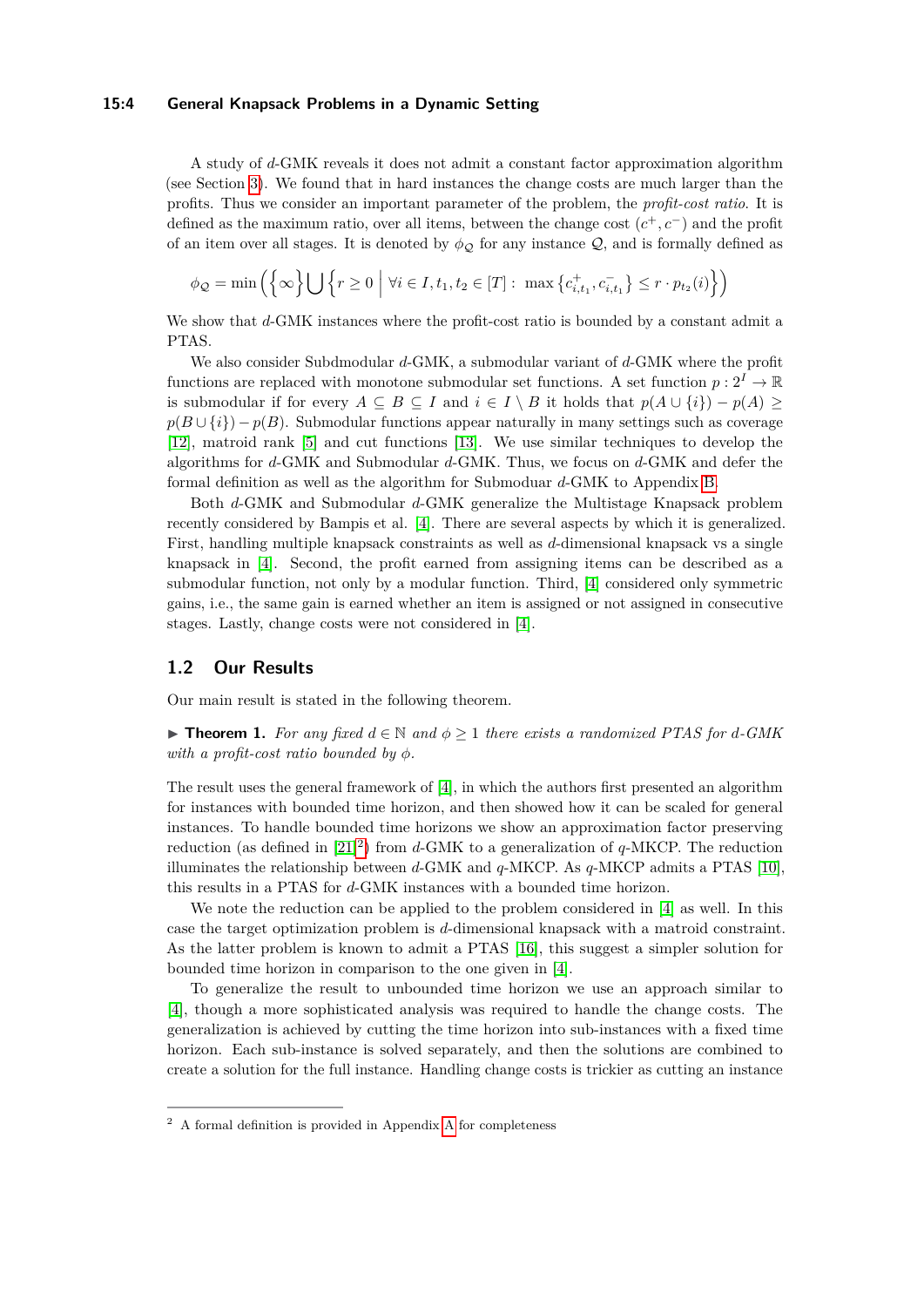may lead to an excessive charge of change costs at the cut points. We must compensate for these additional costs, or we will not be able to bound the value of the solution.

The results for the modular variant generalizes the PTAS for Multistage Knapsack [\[4\]](#page-16-5). For  $d \geq 2$ , we cannot expect better results as even *d*-KP, also generalized by *d*-GMK, does not admit an *efficient* PTAS (EPTAS). Theorem [2](#page-4-0) shows an EPTAS cannot be obtained for 1-GMK as well

<span id="page-4-0"></span> $\blacktriangleright$  **Theorem 2.** *Unless*  $W[1] = FPT$ *, there is no EPTAS for* 1*-GMK, even if the length of the time horizon is*  $T = 2$ , the set of bins in each MKC contains one bin and there are no *change costs.*

The theorem is proved using a simple reduction from 2-dimensional knapsack. Bampis et al. [\[4\]](#page-16-5) considered a similar withered down instance and proved that even if the gains are symmetric (i.e.,  $g_{i,t}^+ = g_{i,t}^-$ ) a *Fully* PTAS (FPTAS) does not exist for the problem.

Using a reduction from multidimensional knapsack we show that 1-GMK, in its general form, cannot be approximated to any constant factor.

<span id="page-4-1"></span> $\triangleright$  **Theorem 3.** For any  $d > 1$ , there is no polynomial time approximation algorithm for  $d$ <sup>*-GMK with a constant approximation ratio, unless*  $NP = ZPP$ *.*</sup>

This result justifies our study of the special cases of *d*-GMK in which the profit-cost ratio is bounded by a constant.

The techniques used to develop the algorithm for *d*-GMK can be adjusted slightly to produce an approximation algorithm for Submodular *d*-GMK.

<span id="page-4-2"></span>**► Theorem 4.** For any fixed  $d \in \mathbb{N}$  and  $\epsilon > 0$  there exists a randomized  $(1 - \frac{1}{e} - \epsilon)$ *approximation algorithm for Submodular d-GMK.*

In the submodular variant one cannot hope for vast improvement over our results as the algorithm is almost tight. This is due to the hardness results for submodular maximization subject to a cardinality constraint presented by Nemhauser and Wolsey [\[19\]](#page-16-13).

# **1.3 Related Work**

In the multistage model we are given a series of instances of an optimization problem, and we search for a solution which optimizes each instance while maintains some similarity between solutions. Many optimization problem were considered under this framework. These include matching [\[2,](#page-16-4) [7\]](#page-16-14), clustering [\[8\]](#page-16-7), subset sum [\[3\]](#page-16-15), vertex cover [\[14\]](#page-16-6) and minimum  $s - t$  path [\[15\]](#page-16-16).

The multistage model was first presented by both Eisenstat et al. [\[9\]](#page-16-1) and Gupta et al. [\[17\]](#page-16-0). In [\[9\]](#page-16-1) the Multistage Facility Location problem was considered, where the underlying metric in which clients and facility reside changes over time. A logarithmic approximation algorithm was presented for two variants of the problem; the hourly opening costs where the opening cost of a facility is charged at each stage in which it is open, and the fixed opening costs where a facility is open at all stages after its opening costs is paid. A logarithmic hardness result was also presented for the fixed opening costs variant. An et al. [\[1\]](#page-16-2) improved the result for the hourly opening costs variant and presented a constant factor approximation. Fairstein et al. [\[11\]](#page-16-3) proved that the logarithmic hardness result does not hold if only the client locations change over time and the facilities are static.

As mentioned, the multistage model was also introduced by Gupta et al. [\[17\]](#page-16-0), where the Multistage Matroid Maintenance (MMM) problem was considered. In MMM we are given a set of elements equipped with costs that change over time. In addition, we are given a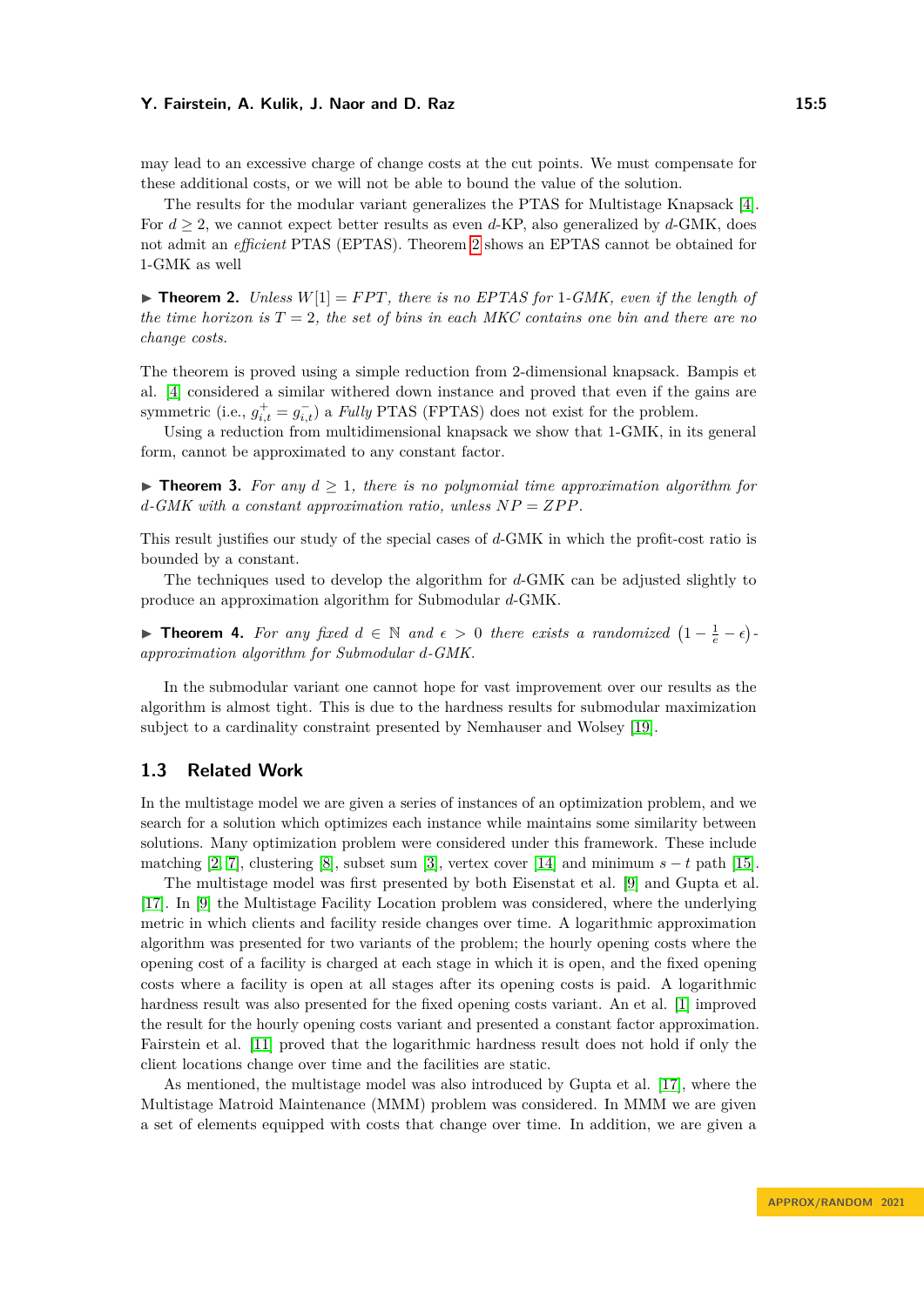#### **15:6 General Knapsack Problems in a Dynamic Setting**

matroid. The goal is to select a base of minimum costs at each stage whilst minimizing the cost of the difference of bases selected for consecutive stages. Gupta et al. [\[17\]](#page-16-0) presented a logarithmic approximation algorithm for the problem, as well as fitting lower bound, proving this result is tight.

#### **Organization.**

Section [2](#page-5-1) provides the approximation schemes from Theorem [1.](#page-3-1) Hardness results are presented in Section [3.](#page-13-0) The extension to Submodular *d*-GMK is given in Appendix [B.](#page-19-0)

# <span id="page-5-1"></span>**2 Approximation Scheme for** *d***-GMK**

In this section we derive the approximation scheme for *d*-GMK with bounded profit-cost ratio. In Section [2.1](#page-5-0) we show how a PTAS for instances with bounded time horizon can be obtain via a reduction to a variant of *d*-MKCP. Subsequently, in Section [2.2](#page-7-0) we show how the algorithm for bounded time horizon can be used to approximate general instance.

### <span id="page-5-0"></span>**2.1 Bounded Time Horizon**

In this section we provide a reduction from an instance of *q*-GMK to a generalization of *d*-MKCP (for specific values of *d* and *q*). The generalization was presented in [\[10\]](#page-16-8) and is called *d*-MKCP With A Matroid Constraint  $(d$ -MKCP+) and is defined by a tuple  $(I, \mathcal{K}, p, \mathcal{I})$ , where  $(I, \mathcal{K}, p)$  forms an instance of *d*-MKCP. Also, the set  $\mathcal{I} \subseteq 2^I$  defines a matroid<sup>[3](#page-5-2)</sup> constraint. A feasible solution for *d*-MKCP+ is a set  $S \in \mathcal{I}$  and a tuple of feasible assignments  $\mathcal{A}$  (w.r.t K) of *S*. The goal is to find a feasible solution which maximizes  $\sum_{i \in S} p(i)$ . The following definition presents the construction of the reduction.

<span id="page-5-3"></span>▶ **Definition 5.** Let  $Q = ((P_t)_{t=1}^T, g^+, g^-, c^+, c^-)$  be an instance of *d*-GMK, where  $P_t =$  $(I, \mathcal{K}_t, p_t)$  and  $\mathcal{K}_t = (K_{t,j})_{j=1}^{d_t}$ . Define  $R(Q) = (E, \tilde{\mathcal{K}}, \tilde{p}, \mathcal{I})$  where

$$
E = I \times 2^{[T]}
$$

- $\mathcal{I} = \{ S \subseteq E \mid \forall i \in I : |S \cap (\{i\} \times 2^{[T]})| \leq 1 \}$
- *For*  $t \in [T], j \leq d_t$  *set MKC*  $\tilde{K}_{t,j} = (\tilde{w}_{t,j}, B_{t,j}, W_{t,j})$  *over E*, *where*  $K_{t,j} = (w_{t,j}, B_{t,j}, W_{t,j})$  *and*

$$
\tilde{w}_{t,j}((i,D)) = \begin{cases} w_{t,j}(i) & t \in D \\ 0 & \text{otherwise} \end{cases}
$$

- *For*  $t = 1, ..., T, d_t < j \le d$  *set MKC*  $\tilde{K}_{t,j} = (w_0, \{b\}, W_0)$  *over E, where*  $w_0: 2^E \to \{0\}$ *,*  $W_0(b) = 0$  *and b is an arbitrary bin (object).*
- $\tilde{\mathcal{K}} = \left( \tilde{K}_{t,j} \right)_{t \in [T], j \in [d]}$ .  $\blacksquare$  *The objective function*  $\tilde{p}$  *is defined as follows.*

$$
\tilde{p}(S) = \sum_{(i,D) \in S} \left( \sum_{t \in D} p_t(i) + \sum_{t \in D: t-1 \in D} g_{i,t}^+ + \sum_{t \notin D: t-1 \notin D} g_{i,t}^- - \sum_{t \in D: t-1 \notin D} c_{i,t}^+ - \sum_{t \in D: t+1 \notin D} c_{i,t}^- \right)
$$

<span id="page-5-2"></span><sup>3</sup> A formal definition for matroid can be found in [\[20\]](#page-17-1)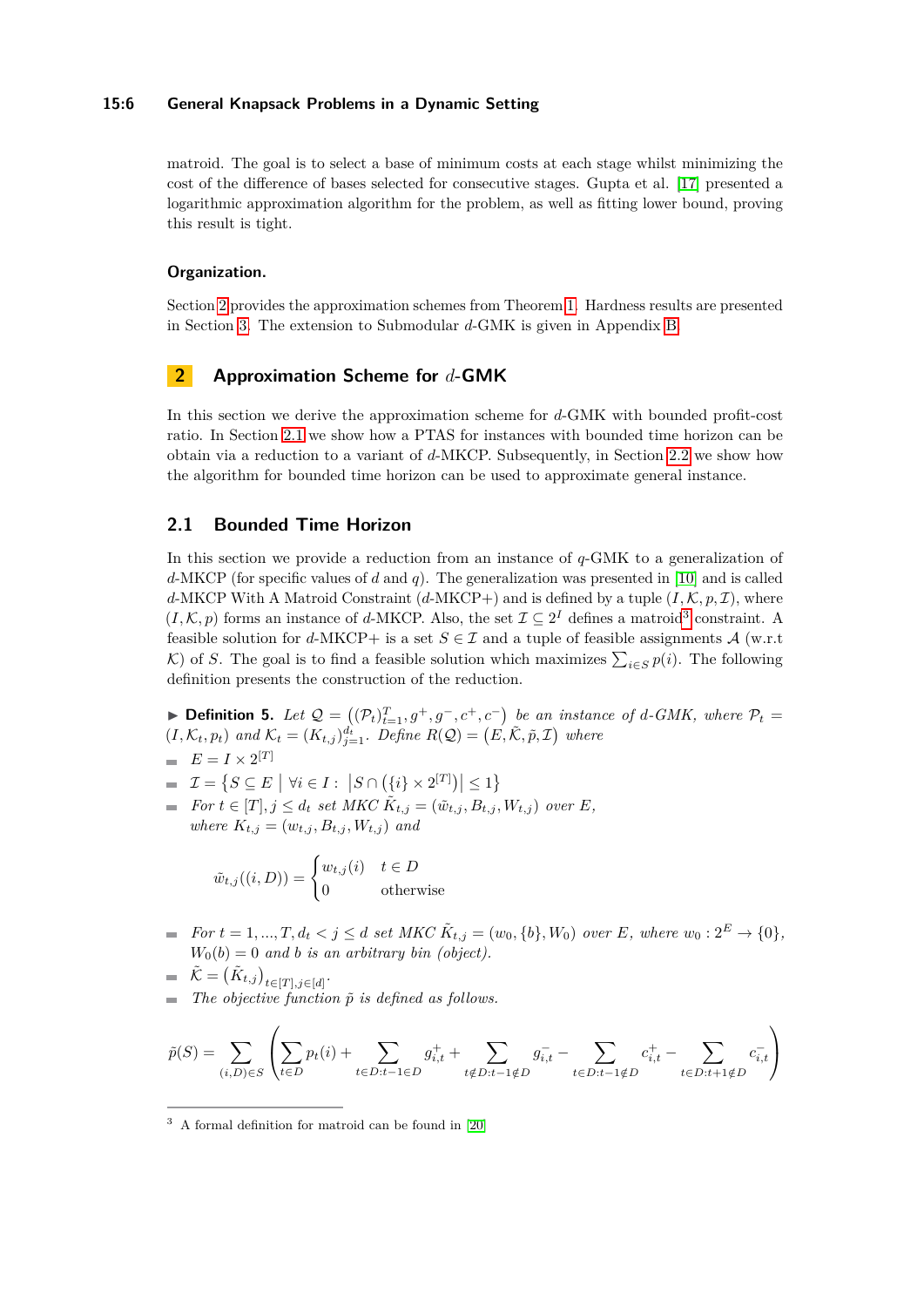Each element  $(i, D) \in E$  states the subset of stages in which item *i* is assigned. I.e., *i* is only assigned in stages  $t \in D$ . Thus any solution should include at most one element  $(i, D)$ for each  $i \in I$ . This constraint is fully captured by the partition matroid constraint defined by the set of independent sets  $\mathcal I$ . Finally, if an element  $(i, D)$  is selected, we must assign  $i$  in each MKC  $K_{t,j}$  for  $j \in [d_t], t \in D$ . This is captured by the weight function  $\tilde{w}$ , as an element  $(i, D)$  weighs  $w_{t,j}(i)$  if and only if  $t \in D$  (otherwise its weight is zero and it can be assigned for "free").

 $\blacktriangleright$  **Lemma 6.** For any d-GMK instance Q with time horizon T, it holds that  $R(Q)$  is a *dT-MKCP+ instance.*

**Proof.** Let  $\mathcal{Q} = ((\mathcal{P}_t)_{t=1}^T, g^+, g^-, c^+, c^-)$  be an instance of *d*-GMK, where  $\mathcal{P}_t = (I, \mathcal{K}_t, p_t)$ and  $\mathcal{K}_t = (K_{t,j})_{j=1}^{d_t}$ . Also, let  $R(\mathcal{Q}) = (E, \tilde{\mathcal{K}}, \tilde{p}, \mathcal{I})$  be the reduced instance of  $\mathcal Q$  as defined in Definition [5.](#page-5-3) It is easy to see that the set  $\mathcal I$  is the independent sets of a partition matroid, as for each item *i* at most one element  $(i, D)$  can be chosen. Thus,  $\mathcal I$  is the family of independent sets of a matroid as required.

Next, K defines a tuple of MKCs, so all that is left to prove is that  $\tilde{p}$  is non-negative and modular. For each element  $(i, D) \in E$  we can define a fixed value

$$
v((i, D)) = \sum_{t \in D} p_t(i) + \sum_{t \in D: t-1 \in D} g_{i,t}^+ + \sum_{t \notin D: t-1 \notin D} g_{i,t}^- - \sum_{t \in D: t-1 \notin D} c_{i,t}^+ + \sum_{t \in D: t+1 \notin D} c_{i,t}^-
$$

It immediately follows that  $\tilde{p}(S) = \sum_{e \in S} v(e)$  and that  $\tilde{p}$  is modular. As stated in Section [1.1,](#page-1-0) elements with negative values are discarded in advance such that  $\tilde{p}$  is also non-negative.

<span id="page-6-0"></span>▶ **Lemma 7.** *Let* Q *be an instance of d-GMK with time horizon T. For any feasible* solution  $(S_t, \mathcal{A}_t)_{t=1}^T$  of Q there exists a feasible solution  $(S, (\tilde{A}_{t,j})_{t \in [T], j \in [d]})$  of  $R(\mathcal{Q})$  such *that*  $f_{\mathcal{Q}}((S_t)_{t=1}^T) = \tilde{p}(S)$ *.* 

**Proof.** Let  $\mathcal{Q} = ((\mathcal{P}_t)_{t=1}^T, g^+, g^-, c^+, c^-)$  be an instance of *d*-GMK, where  $\mathcal{P}_t = (I, \mathcal{K}_t, p_t)$ and  $\mathcal{K}_t = (K_{t,j})_{j=1}^{d_t}$ . Also, let  $R(\mathcal{Q}) = (E, \tilde{\mathcal{K}}, \tilde{p}, \mathcal{I})$  be the reduced instance of  $\mathcal{Q}$ , where  $\tilde{\mathcal{K}} = (\tilde{K}_{t,j})_{t \in [T], j \in [d]}$  and  $\tilde{K}_{t,j} = (\tilde{w}, B_{t,j}, W_{t,j})$  (see Definition [5\)](#page-5-3). Consider some feasible solution  $(S_t, \mathcal{A}_t)_{t=1}^T$  for Q, where  $\mathcal{A}_t = (A_{t,j})_{j=1}^{d_t}$ . In the following we define a solution  $(S, (\tilde{A}_{t,j})_{t \in [T], j \in [d]})$  for *R*(*Q*). Let

$$
S = \{(i, D) \mid i \in I, \ D = \{t \in [T] \mid i \in S_t\}\}
$$

It can be easily verified that  $S \in \mathcal{I}$ . The value of the subset *S* is

$$
\tilde{p}(S) = \sum_{(i,D) \in S} \left( \sum_{t \in D} p_t(i) + \sum_{t \in D: t-1 \in D} g_{i,t}^+ + \sum_{t \notin D: t-1 \notin D} g_{i,t}^- - \sum_{t \in D: t-1 \notin D} c_{i,t}^+ - \sum_{t \in D: t+1 \notin D} c_{i,t}^- \right) = \sum_{t=1}^T \sum_{i \in S_t} p_t(i) + \sum_{t=2}^T \left( \sum_{i \in S_{t-1} \cap S_t} g_{i,t}^+ + \sum_{i \notin S_{t-1} \cup S_t} g_{i,t}^- \right) - \sum_{t=1}^T \left( \sum_{i \in S_t \setminus S_{t-1}} c_{i,t}^+ + \sum_{i \in S_t \setminus S_{t+1}} c_{i,t}^- \right) = \mathbf{f}_{\mathcal{Q}}\left( (S_t)_{t=1}^T \right).
$$

Next, for each  $t \in [T], j \in [d]$  we present an assignment  $\tilde{A}_{t,j}$  of *S*. Consider the following two cases: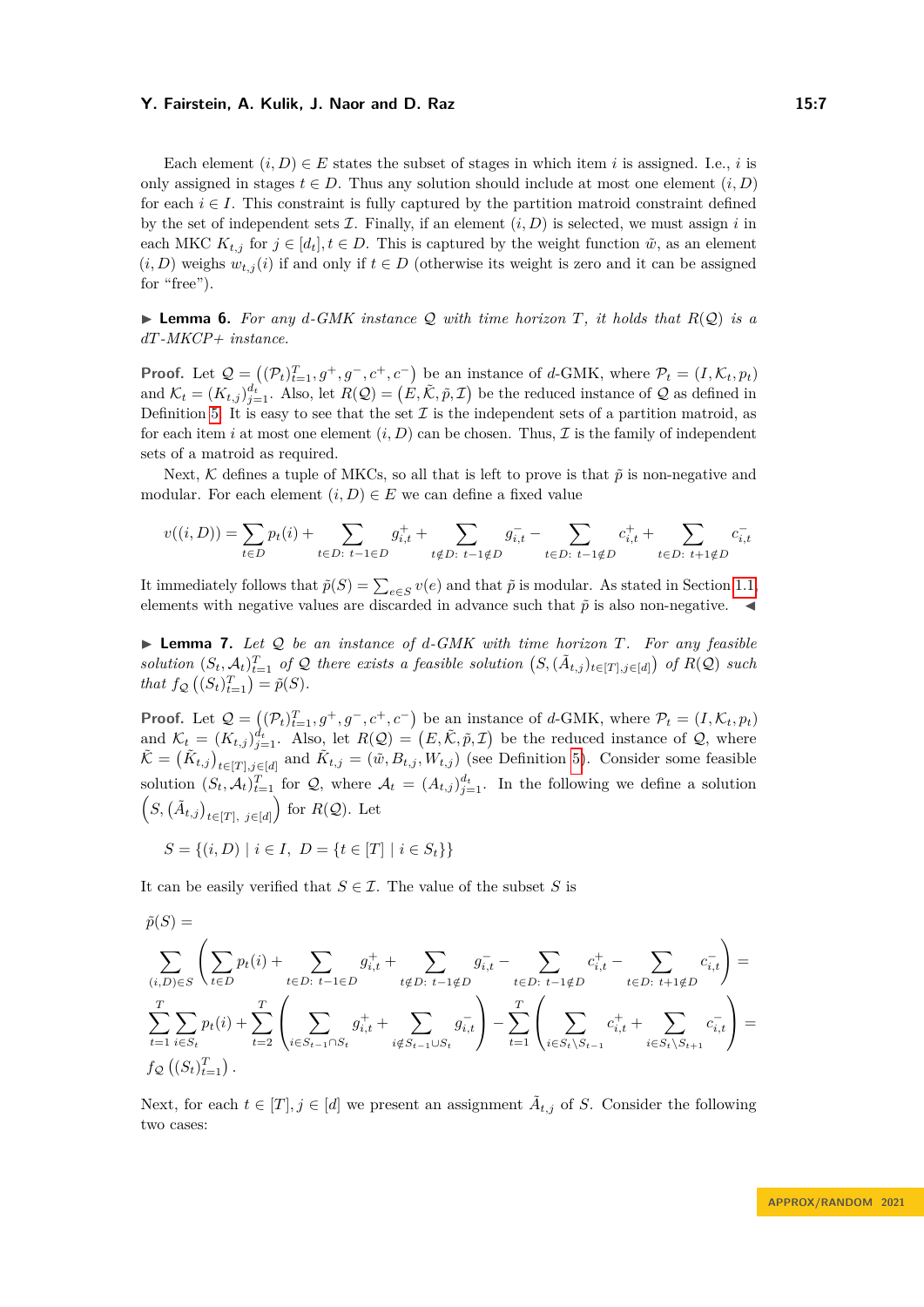#### **15:8 General Knapsack Problems in a Dynamic Setting**

- **1.** If  $j > d_t$ , recall  $\tilde{K}_{t,j} = (w_0, \{b\}, W_0)$  where  $w_0(i, D) = 0$  for all  $(i, D) \in E$  and  $W_0(b) = 0$ . We define  $\tilde{A}_{t,j}$  by  $\tilde{A}_{t,j}(b) = S$ . It thus holds that  $w_0(\tilde{A}_{t,j}(b)) = 0 = W_0$ . That is,  $\tilde{A}_{t,j}$  is feasible.
- **2.** If  $j \leq d_t$ , let  $b^* \in B_{t,j}$  be some unique bin in  $B_{t,j}$  and define assignment  $\tilde{A}_{t,j}: B_{t,j} \to 2^E$ by

<span id="page-7-1"></span>
$$
\tilde{A}_{t,j}(b) = \left(A_{t,j}(b) \times 2^{[T]}\right) \cap S \qquad \forall b \in B_{t,j} \setminus \{b^*\}\
$$
\n
$$
\tilde{A}_{t,j}(b^*) = \left(\left(A_{t,j}(b^*) \times 2^{[T]}\right) \cap S\right) \cup \{(i,D) \in S \mid t \notin D\}
$$
\n
$$
(1)
$$

The assignment  $\tilde{A}_{t,j}$  is a feasible assignment w.r.t  $\tilde{K}_{t,j}$  since for each bin  $b \in B_{t,j}$  it holds that

$$
\sum_{(i,D)\in\bar{A}_{t,j}(b)} \tilde{w}_{t,j}((i,D)) = \sum_{i\in A_{t,j}(b)} w_{t,j}(i) \le W_{t,j}(b)
$$

Let  $(i, D) \in S$ . If  $i \in S_t$  there is  $b \in B_{t,j}$  such that  $i \in A_{t,j}(b)$ , hence  $(i, D) \in \tilde{A}_{t,j}(b)$  by [\(1\)](#page-7-1). If  $i \notin S_t$  then  $t \notin D$  and thus  $(i, D) \in \tilde{A}_{t,j}(b^*)$ . Overall, we have  $S \subseteq \bigcup_{b \in B_{t,j}} \tilde{A}_{t,j}(b)$ . By [\(1\)](#page-7-1) it follows that  $S \supseteq \bigcup_{b \in B_{t,j}} \tilde{A}_{t,j}(b)$  as well, thus  $S = \bigcup_{b \in B_{t,j}} \tilde{A}_{t,j}(b)$ . I.e,  $\tilde{A}_{t,j}$  is an assignment of *S*.

Note that the assignments can be constructed in polynomial time. We can conclude that  $(S, (\tilde{A}_{t,j})_{t \in [A], j \in [d]}$  is a feasible solution for  $R(Q)$ , and its value is  $f_{\mathcal{Q}}((S_t)_{t=1}^T)$ . ◀

<span id="page-7-2"></span>▶ **Lemma 8.** *Let* Q *be an instance of d-GMK (with arbitrary time horizon T). For any* feasible solution  $(S,(\tilde{A}_{t,j})_{t\in[T],j\in[d]})$  for  $R(\mathcal{Q})$  a feasible solution  $(S_t,\mathcal{A}_t)_{t=1}^T$  for  $\mathcal Q$  such that  $f_{\mathcal{Q}}((S_t)_{t=1}^T) = \tilde{f}(S)$  *can be constructed in polynomial time.* 

The proof of Lemma [8](#page-7-2) is similar to the proof of Lemma [7,](#page-6-0) thus it is deferred to Appendix [A.](#page-18-0) For any *d*-GMK instance with a fixed time horizon *T*, the reduction  $R(Q)$  can be constructed in polynomial (as  $|E| = |I| \cdot 2^{|T|}$ ). The next corollary follows from this observation and lemmas [7](#page-6-0) and [8.](#page-7-2)

▶ **Corollary 9.** For any fixed  $T \in \mathbb{N}$ , there exists an approximation factor preserving reduction *from d-GMK with a time horizon bounded by T to dT-MKCP+.*

In [\[10\]](#page-16-8) a PTAS for *d*-MKCP+ is presented. Thus, the next lemma follows from the above corollary.

<span id="page-7-3"></span>▶ **Lemma 10.** *For any fixed T* ∈ N *there exists a randomized PTAS for d-GMK with a time horizon bounded by T.*

# <span id="page-7-0"></span>**2.2 General Time Horizon**

In this section we present an algorithm for *d*-GMK with a general time horizon *T*. This is done by cutting the time horizon at several stages into sub-instances. Each sub-instance is optimized independently and then the solutions are combined to create a solution for the complete instance. A somewhat similar technique was used in [\[4\]](#page-16-5). However, they considered a model without change costs which is much simpler. Our analysis is more delicate as it requires local consideration of the assignment of each item to ensure that any additional costs charged are covered by profit and gains earned. In Appendix [B.2](#page-23-0) we present the analysis for Submodular *d*-GMK. Since for this case there are no change costs it is more comparable to the analysis of [\[4\]](#page-16-5).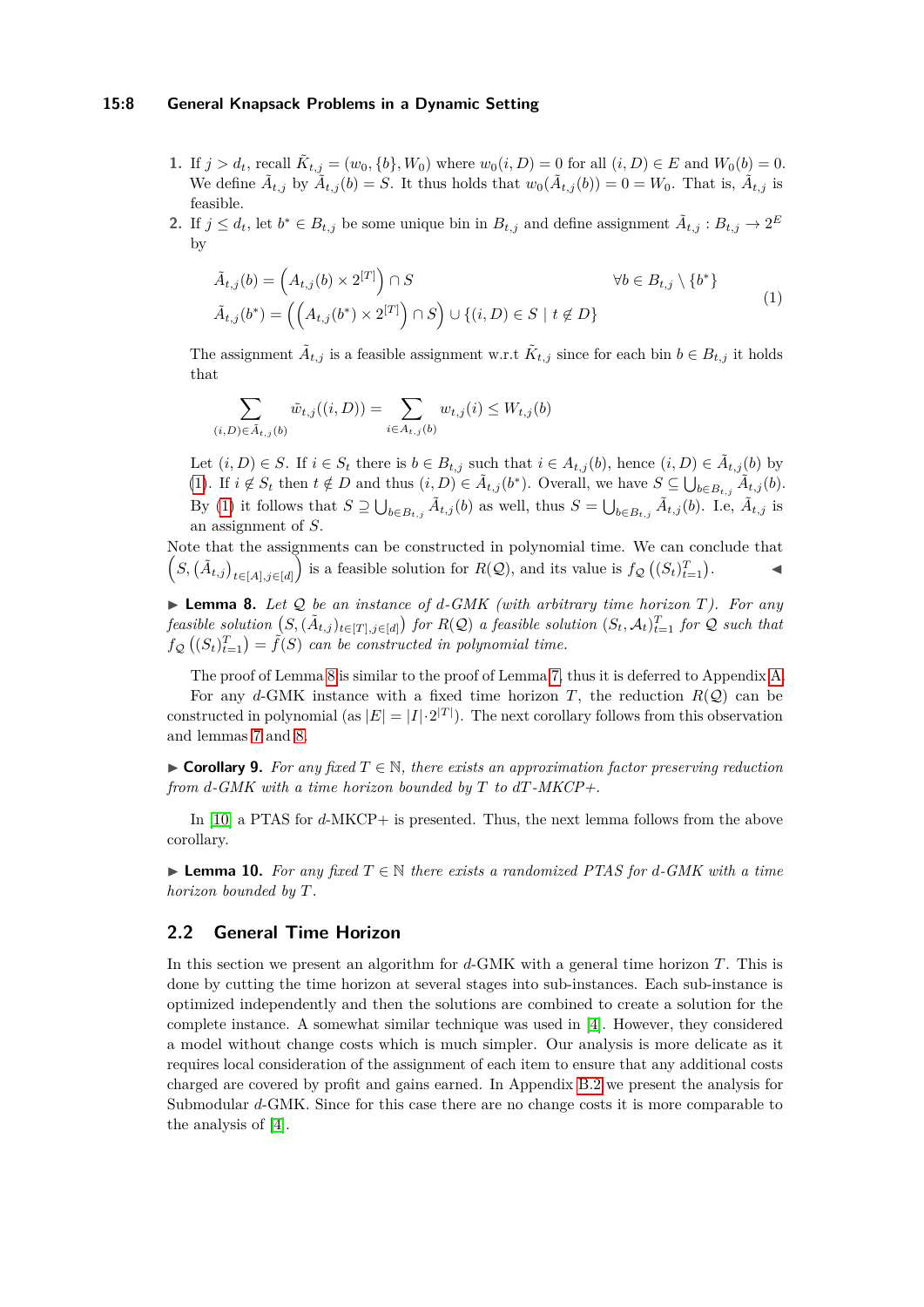Given an instance  $Q = ((P_t)_{t=1}^T, g^+, g^-, c^+, c^-)$  we define a sub-instance for the subrange  $[t_1, t_2]$ , denoted throughout this section by  $((\mathcal{P}_t)_{t=t_1}^{t_2}, g^+, g^-, c^+, c^-)$  without shifting or truncating the gain and change costs vectors. For example, for  $t \in [t_1, t_2]$  gain  $g_{i,t}^+$  is earned for assigning item *i* in stages *t* and  $t + 1$ . Also, observe that stages  $t_1 - 1$  and  $t_2 + 1$ are outside the scope of the instance. Thus, when evaluating a solution for the sub-instance it is assumed that  $S_{t_1-1} = S_{t_2+1} = \emptyset$ .

Given an integer  $T \in \mathbb{N}$ , a set of *cut points*  $U = \{u_0, ..., u_k\}$  of  $T$  is a set of integers such that for every  $j = 0, ..., k - 1$  it holds that  $u_j < u_{j+1}$  and  $1 = u_0 < u_k = T + 1$ .

▶ **Definition 11.** Let  $Q = ((P_t)_{t=1}^T, g^+, g^-, c^+, c^-)$  be an instance of *d*-GMK, where  $P_t =$  $(I, \mathcal{K}_t, p_t)$ . Also, let  $U = \{u_0, \ldots, u_k\}$  be a set of cut points. The tuple of *d*-GMK instances  $Q_U = \left( (\mathcal{P}_t)_{t=u_j}^{u_{j+1}-1}, g^+, g^-, c^+, c^- \right)_{i=0}^{k-1}$ *j*=0 *is defined as the cut instances of*  $Q$  *w.r.t*  $U$ *.* 

 $\blacktriangleright$  **Definition 12.** Let Q be an instance of d-GMK,  $U = \{u_0, ..., u_k\}$  be a set of cut points *and*  $\mathcal{Q}_U$  *be the respective cut instances. Also, let*  $\left( (S_t, \mathcal{A}_t)_{t=u_j}^{u_{j+1}-1} \right)_{i=0}^{k-1}$ *j*=0 *be a tuple of feasible solutions for the tuple of cut instances*  $Q_U$ . Then, the solution  $(S_t, A_t)_{t=1}^T$  for Q is called a *cut solution.*

The next corollary elaborates on the relationship between a cut solution and the cut instance solutions from which it is constructed.

<span id="page-8-1"></span> $\triangleright$  **Corollary 13.** *Given any d*-*GMK instance Q<sub></sub>, cut points U<sub></sub>, cut instances Q<sub>U</sub> and feasible solutions for the cut instances, the respective cut solution is a feasible solution for* Q*, and its value is at least the sum of values of the solutions for the cut instances.*

The proof of the corollary is fairly simple, and is defered to Appendix [A.](#page-18-0) We are now ready to present the algorithm for *d*-GMK with general time horizon length.

**Algorithm 1** General Time Horizon

**Input :**  $0 < \epsilon < \frac{1}{4}$ ,  $\phi \geq 1$ , a *d*-GMK instance Q with time horizon *T* such that  $\phi_{\mathcal{Q}} \leq \phi$ , and *α*-approximation algorithm *A* for *d*-GMK with time horizon  $T \leq \frac{2\phi}{\epsilon^2}$ .

- **1** Set  $\mu = \frac{\epsilon^2}{4}$ . *ϕ*
- ${\bf 2} \ \ {\bf for} \ \ j=1,...,\frac{1}{\mu} \ {\bf do}$
- **3** Set  $U_j = \left\{ \frac{a}{\mu} + j 1 \mid a \in \mathbb{N}, a \ge 1, \frac{a}{\mu} + j 1 \le T \frac{1}{\mu} \right\} \cup \{1, T + 1\}.$
- **4** Find a solution for each cut instance in  $\mathcal{Q}_{U_i}$  using algorithm *A* and set  $\mathcal{S}_i$  as the respective cut solution.
- <span id="page-8-0"></span>**5** Return the solution  $S_j$  which maximizes the objective function  $f_Q$ .

Before analysing the algorithm we present several definitions and lemmas that are essential for the proof. First, we start by reformulating the solution. Instead of describing the assignment of items by the tuple  $(S_t)_{t=1}^T$ , we define a new set of elements  $E = I \times [T] \times [T]$ , where each element  $(i, t_1, t_2) \in E$  states that item *i* is assigned in the interval  $[t_1, t_2]$ . Given a feasible solution  $(S_t, \mathcal{A}_t)_{t=1}^T$  for  $\mathcal{Q}$  we denote the representation of  $(S_t)_{t=1}^T$  as a subset of *E* by  $E\left( (S_t)_{t=1}^T \right)$  and it is equal to

$$
E\left((S_t)_{t=1}^T\right) = \left\{ (i, t_1, t_2) \in E \mid \forall t \in [t_1, t_2] : i \in S_t \text{ and } i \notin S_{t_1 - 1} \cup S_{t_2 + 1} \right\}.
$$

If  $\tilde{S} = E((S_t)_{t=1}^T)$ , we define the reverse mapping as  $\tilde{S}(t) = \{i \in I \mid \exists (i, t_1, t_2) \in S : t \in$  $[t_1, t_2]$  =  $S_t$ . Now, we can define a solution for *d*-GMK using our new representation as  $(\tilde{S}, \mathcal{A}_t)_{t=1}^T$ .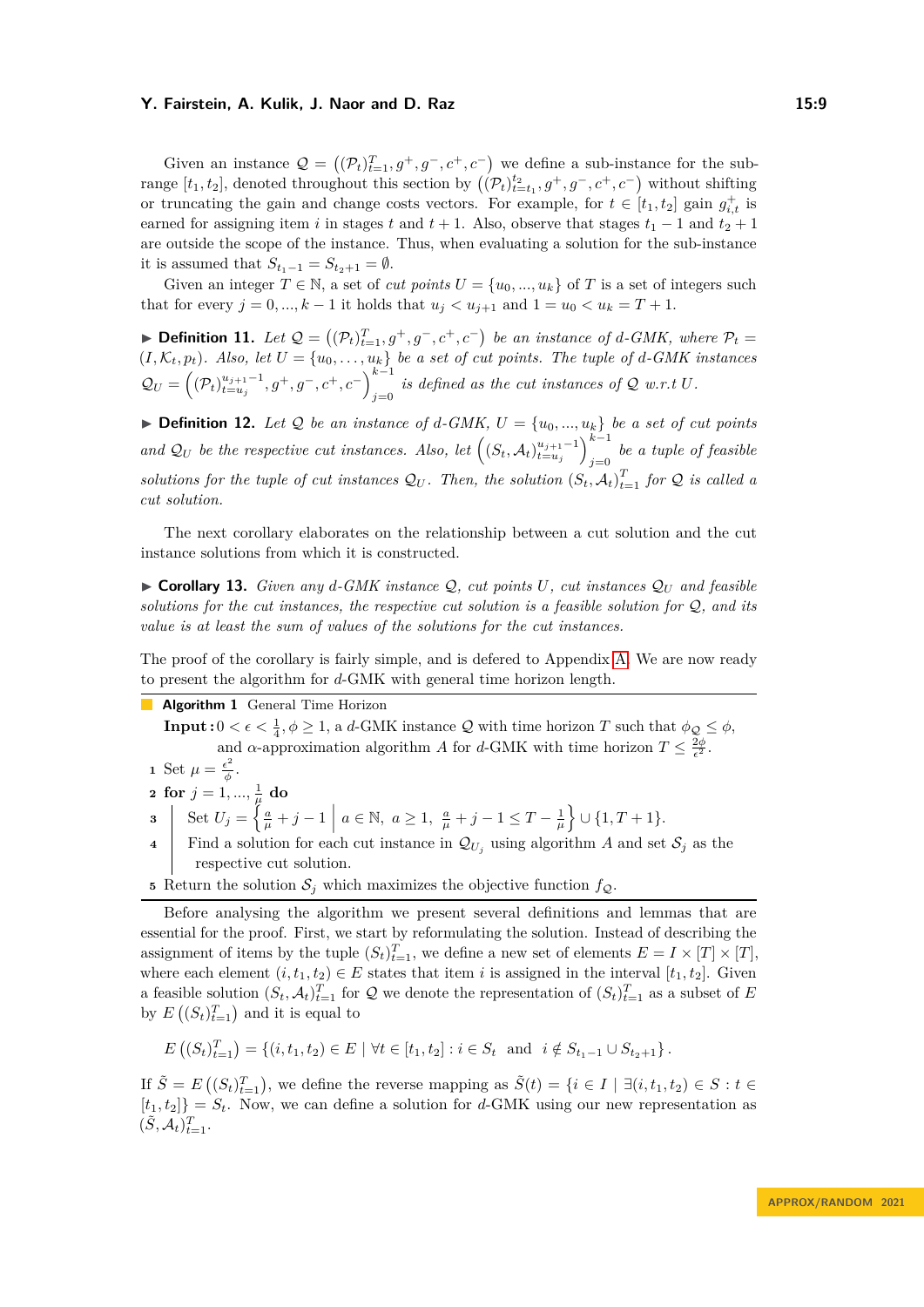#### **15:10 General Knapsack Problems in a Dynamic Setting**

 $\triangleright$  **Definition 14.** *The* value,  $v(e)$ *, of element*  $e = (i, t_1, t_2)$  *is defined as the total value earned from assigning i in the range*  $[t_1, t_2]$  *minus the change costs charge for assigning and discarding it. Formally,*

$$
v(e) = \sum_{t=t_1}^{t_2} p_t(i) + \sum_{t=t_1+1}^{t_2} g_{i,t}^+ - c_{i,t_1}^+ - c_{i,t_2}^-
$$

The value of solution  $\tilde{S} \subseteq E$  for d-GMK instance  $\mathcal{Q}$  is  $\sum_{e \in \tilde{S}} v(e) + \sum_{t=2}^{T} \sum_{i \notin \tilde{S}(t-1) \cup \tilde{S}(t)} g_{i,t}$ *and it is equal to*  $f_{\mathcal{Q}}((\tilde{S}(t))_{t=1}^T)$ .

In Algorithm [1](#page-8-0) we consider a solution for a tuple of cut instances created by cutting an instance at a set of cut points. Here we consider the opposite action, the effect of cutting a solution at these cut points. We start by considering a single cut point.

▶ **Definition 15.** *Given an element*  $e = (i, t_1, t_2)$  *and a cut point*  $u \in (t_1, t_2]$  *we define the outcome of cutting e at u as the set of intervals*  $u(e) = \{(i, t_1, u-1), (i, u, t_2)\}\$ . Also, the loss *caused by cutting e at u is defined as the difference between the value of e and the sum of value of elements in*  $u(e)$ *. It is denoted by*  $\ell(e, u)$  *and is equal to* 

<span id="page-9-1"></span>
$$
\ell(e, u) = v(e) - \sum_{e' \in u(e)} v(e') = g_{i, u}^+ + c_{i, u}^+ + c_{i, u-1}^- \tag{2}
$$

We can similarly extend the definition to include more than one cut point as follows.

 $\triangleright$  **Definition 16.** *Given a set of cut points*  $U = \{u_0, u_1, \ldots, u_k\}$  *and an element*  $e = (i, t_1, t_2)$ *define U*(*e*) *as the set of elements created by cutting the e at all cut points in U. Formally,*

$$
U((i, t_1, t_2)) = \left\{ (i, \max\{t_1, u_{r-1}\}, \min\{u_r - 1, t_2\}) \middle| r \in [k] \text{ and } [u_{r-1}, u_r - 1] \cap [t_1, t_2] \neq \emptyset \right\}
$$

Consider the following example as a demonstration of the above definition. If  $e = (i, t_1, t_2)$ and  $(t_1, t_2] \cap U_j = \{u_2, u_3\}$ , then  $U_j(e) = \{(i, t_1, u_2 - 1), (i, u_2, u_3 - 1), (i, u_3, t_2)\}.$ 

The definition of loss caused by cutting an element can be extended to a set of cut points *U*. If element  $e = (i, t_1, t_2)$  is cut by a of cut points *U* the loss is

<span id="page-9-0"></span>
$$
\ell(e, U) = v(e) - \sum_{e' \in U(e)} v(e') = \sum_{u \in U \cap (t_1, t_2]} (g_{i, u}^+ + c_{i, u}^+ + c_{i, u-1}^-) = \sum_{u \in U \cap (t_1, t_2]} \ell(e, u)
$$
(3)

since only gains  $g^+$  are lost due to cutting as well as change cost for splitting an assignment into two intervals. This means that even if an element is cut multiple times, the loss due to each cut point can be considered separately.

<span id="page-9-2"></span>▶ **Lemma 17.** *Let*  $0 < \epsilon < \frac{1}{4}$ ,  $\phi \ge 1$  *and A be an α-approximation algorithm for d-GMK with time horizon*  $T \leq \frac{2\phi}{\epsilon^2}$ *. Also, let* Q *be an instance of d-GMK such that*  $\phi_{\mathcal{Q}} \leq \phi$ *. Algorithm [1](#page-8-0) approximates*  $Q$  *within a factor of*  $(1 - \epsilon)\alpha$ *.* 

**Proof.** Let  $\mathcal{Q} = ((\mathcal{P}_t)_{t=1}^T, g^+, g^-, c^+, c^-)$  be an instance of *d*-GMK with time horizon *T* and profit-cost ratio  $\phi_{\mathcal{Q}} \leq \phi$ . We assume for simplicity  $\phi$  is integral. Let  $0 < \epsilon < \frac{1}{4}$ and  $\mu = \frac{\epsilon^2}{\phi}$  $\frac{\epsilon^2}{\phi}$ . Also, let *A* be an *α*-approximation algorithm for *d*-GMK with time horizon  $T' \leq \frac{2\phi}{\epsilon^2} = \frac{2}{\mu}$ . Note, if  $T \leq \frac{2}{\mu}$ , the cut points set  $U_0$  is an empty set, and in this case A returns an  $\alpha$ -approximation solution for  $Q$  as required.

Let  $U_j = \{u_1^j, \ldots, u_{k_j}^j\}$  for  $j = 1, \ldots, \frac{1}{\mu}$ . We show that there exists a set of cut points  $U_j$ and a tuple of solutions  $\left( (S_t, A_t)_{t-s}^{u_{r+1}^j-1} \right)$  $t = u_r^j$  $\bigwedge$ <sup>*kj*−1</sup> for each cut instance in  $\mathcal{Q}_{U_j} = (q_j^r)_{r=0}^{k_j-1}$ , such  $r=0$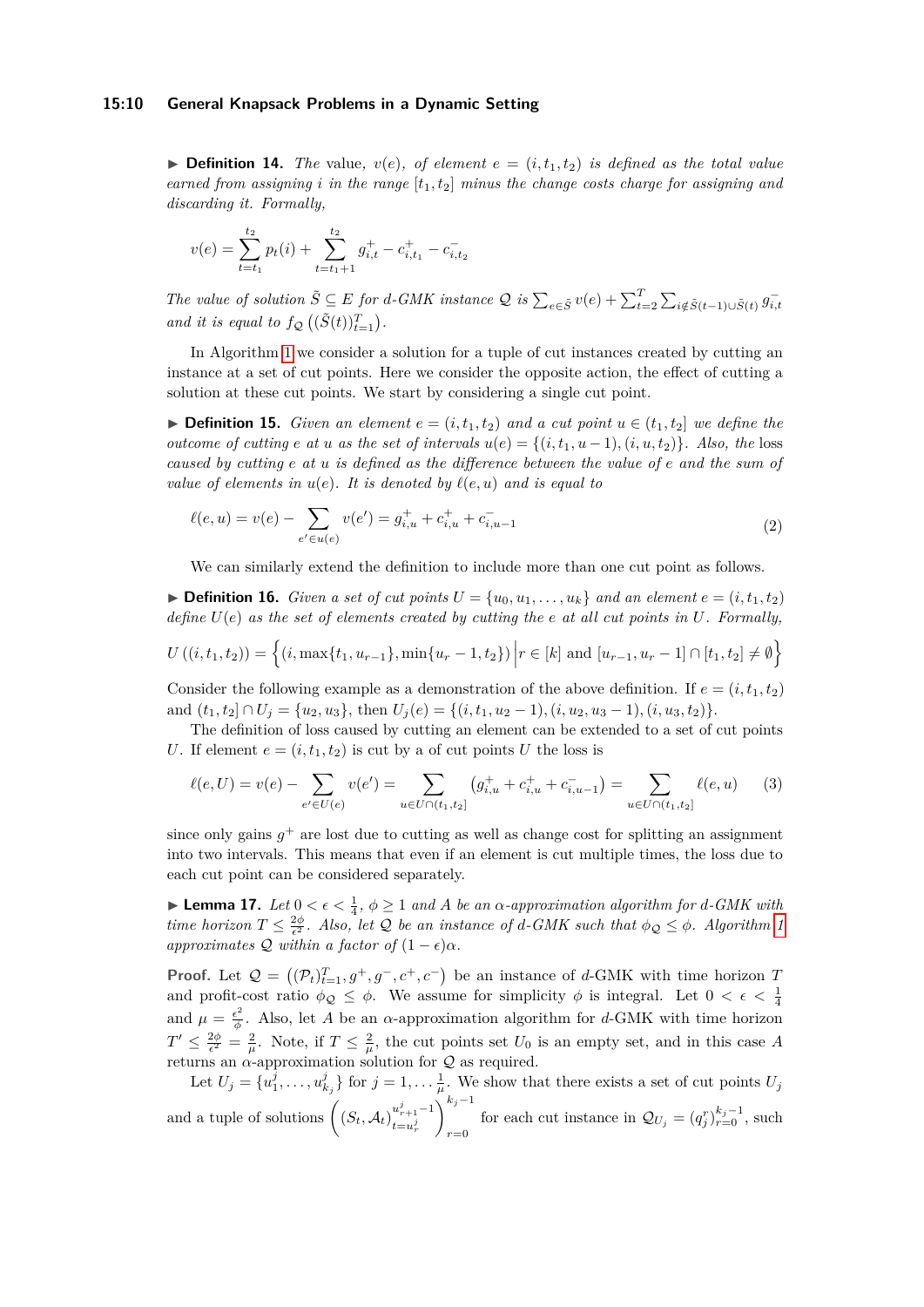that the sum of values of the solutions,  $\sum_{r=0}^{k_j-1} f_{q_j^r}((S_t)_{t=u_r}^{u_{r+1}-1})$ , is sufficiently large. From Corollary [13](#page-8-1) it follows that the value of a cut solution is larger than the sum of its parts (due to lost gains and change costs saved if an item is assigned in adjacent instances). Thus, this also proves that the maximum cut solution found is sufficiently large as well.

Let  $(S_t^*, \mathcal{A}_t^*)_{t=1}^T$  be an optimal solution for  $\mathcal{Q}$ , and let  $\tilde{S}^* = E((S_t^*)_{t=1}^T)$ . We partition  $\tilde{S}^*$  into two subsets by the length of the interval they describe. Formally,  $X =$  $\{(i, t_1, t_2) \in \tilde{S}^* \mid t_2 - t_1 < \frac{\phi}{\epsilon}\}\$ and  $Y = \tilde{S}^* \setminus X$ . So *X* contains short intervals, and *Y* contains long intervals.

Define  $\tilde{S}_j$  as the subset of elements longer than  $\phi$  in  $\cup_{e \in Y} U_j(e)$  as well as short elements  $e \in X$  that are not cut by  $U_j$ . I.e.,

$$
\tilde{S}_j = \{ e \in X \mid U_j(e) = \{ e \} \} \cup \bigcup_{e \in Y} \{ (i, t_1, t_2) \in U_j(e) \mid t_2 - t_1 \ge \phi \}
$$

At each stage  $t \in [T]$  it holds that  $\tilde{S}_j(t) \subseteq S_t^*$ . Thus there exists a tuple of assignments, denoted by  $\mathcal{A}_t^j$ , such that  $(\tilde{S}_j, \tilde{\mathcal{A}}_t^j)_{t=1}^T$  is a feasible solution for Q. We partition  $\tilde{S}_j$  as follows. Let  $\tilde{S}_{j,r} = \left\{ (i, t_1, t_2) \in \tilde{S}_j \mid [t_1, t_2] \subseteq [u_r^j, u_{r+1}^j - 1] \right\}$ . It holds that  $\tilde{S}_j = \bigcup_{r=0}^{k_j-1} \tilde{S}_{j,r}$  as each element  $(i, t_1, t_2)$  is contained in exactly one interval  $[u_r^j, u_{r+1}^j - 1]$ . Thus  $\left( (\tilde{S}_{j,r}, A_t^j)_{t=u^j}^{u^j_{r+1}-1} \right)$  $t = u_r^j$  $\bigwedge$ <sup>*kj*−1</sup> is a tuple of feasible solutions for the cut instances in  $\mathcal{Q}_{U_j}$  such  $r=0$ 

that  $(\tilde{S}_{j,r}, \mathcal{A}_t^j)_{t=u^j}^{u^j_{r+1}-1}$  $\frac{u_{r+1}}{t=u_r^j}$  is a solution for the *r*-th instance. The value of all elements in the defined solutions for the cut instances is

<span id="page-10-0"></span>
$$
\sum_{r=0}^{k_j-1} \sum_{e \in \tilde{S}_j,r} v(e) = \sum_{e \in \tilde{S}_j} v(e) = \sum_{e \in X: U_j(e) = \{e\}} v(e) + \sum_{e \in Y} \sum_{e' = (i,t_1,t_2) \in U_j(e): t_2 - t_1 \ge \phi} v(e')
$$

Thus, after including the value of gains  $g^-$  earned by solutions  $\tilde{S}_{j,r}$ , we can bound the total value of optimal solutions for all cut instances  $\mathcal{Q}_{U_i}$  by

$$
\sum_{e \in X: U_j(e) = \{e\}} v(e) + \sum_{e \in Y} \sum_{e' = (i, t_1, t_2) \in U_j(e):} v(e') + \sum_{t \in [u_r^j + 1, u_{r+1}^j - 1]:} \sum_{i \notin \tilde{S}_j, r(t-1) \cup \tilde{S}_j, r(t)} g_{i, t}^{-}(4)
$$

We define  $\mathcal{B}$  as the total sum of values of optimal solutions for the cut instances  $(Q_{U_j})_{\substack{j=1 \ j=1}}^{\frac{n}{\mu}}$ . By utilizing Equation  $(4)$  we can bound  $\beta$  as follows.

<span id="page-10-1"></span>
$$
\mathcal{B} \geq \sum_{j=1}^{\frac{1}{\mu}} \sum_{r=0}^{k_j-1} \left( \sum_{e \in \tilde{S}_{j,r}} v(e) + \sum_{t \in [u_r^j+1, u_{r+1}^j-1]: u_r^j \in U_j} \sum_{i \notin \tilde{S}_{j,r}(t-1) \cup \tilde{S}_{j,r}(t)} g_{i,t}^- \right)
$$
  
\n
$$
= \sum_{j=1}^{\frac{1}{\mu}} \sum_{e \in \tilde{S}_j} v(e) + \sum_{j=1}^{\frac{1}{\mu}} \sum_{t \in [2,T] \setminus U_j} \sum_{i \notin \tilde{S}_j(t-1) \cup \tilde{S}_j(t)} g_{i,t}^-
$$
  
\n
$$
= \sum_{e \in X} \sum_{j \in [\frac{1}{\mu}]: U_j(e) = \{e\}} v(e) + \sum_{e \in Y} \sum_{j=1}^{\frac{1}{\mu}} \sum_{e' = (i, t_1, t_2) \in U_j(e): t_2 - t_1 \geq \phi} v(e')
$$
  
\n
$$
+ \sum_{j=1}^{\frac{1}{\mu}} \sum_{t \in [2,T] \setminus U_j} \sum_{i \notin \tilde{S}_j(t-1) \cup \tilde{S}_j(t)} g_{i,t}^-
$$
  
\n(5)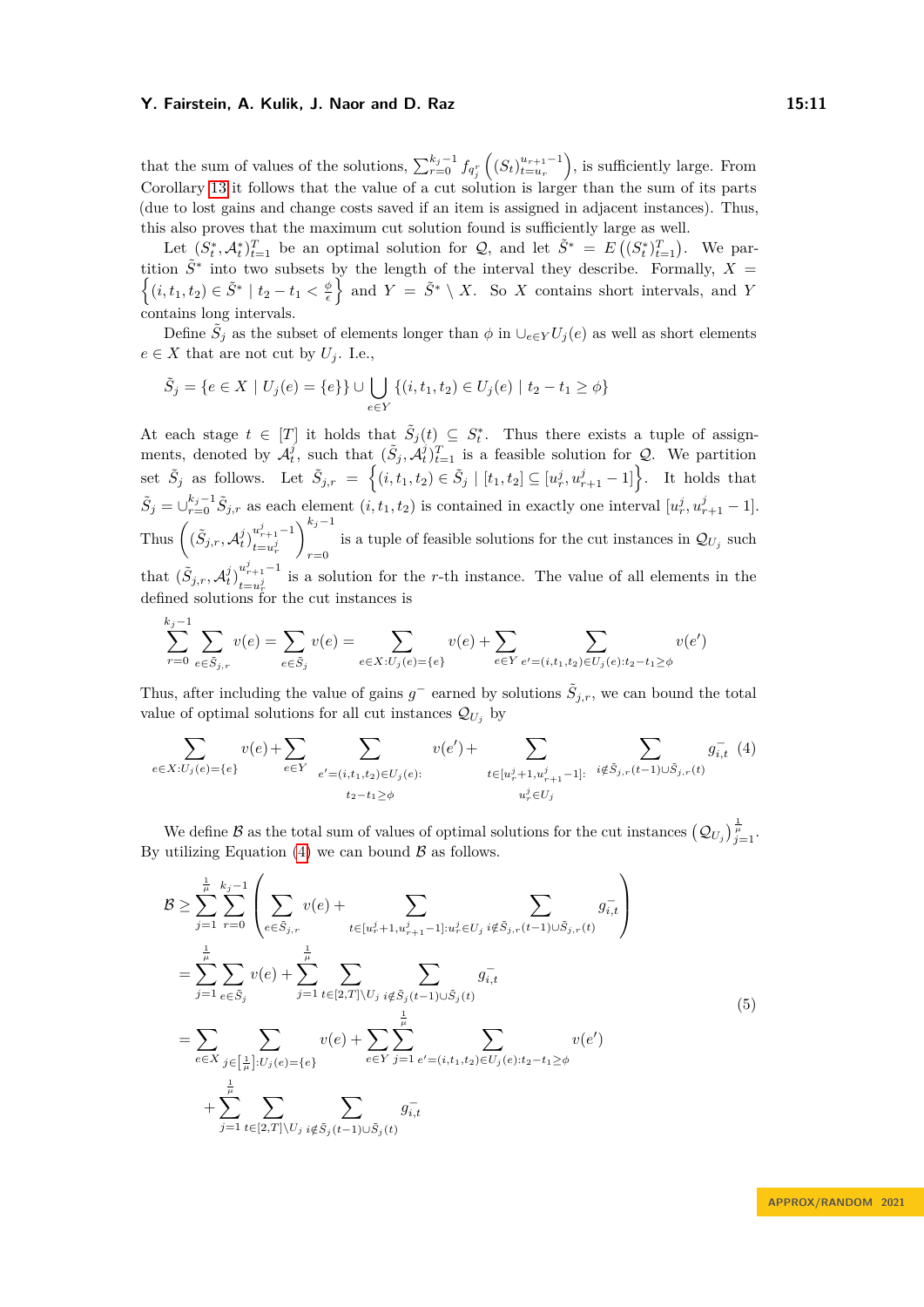#### **15:12 General Knapsack Problems in a Dynamic Setting**

We bound the value of each of the three terms separately by comparing it to the value of the optimal solution.

Consider the first term, value earned from short elements, i.e., elements  $e = (i, t_1, t_2) \in X$ . It holds that  $e \in \tilde{S}_j$  if and only if  $U_j(e) = \{e\}$  which means that  $(t_1, t_2] \cap U_j = \emptyset$ . Since for every  $j_1 \neq j_2$  it holds that  $U_{j_1} \cap U_{j_2} = \{1, T + 1\}$  and since there are  $\frac{1}{\mu}$  sets of cut point, for each element  $e \in X$  it holds that  $e \in \tilde{S}_j$  for at least  $\frac{1}{\mu} - \frac{\phi}{\epsilon}$  values of  $j \in [\frac{1}{\mu}]$ . Thus,

<span id="page-11-0"></span>
$$
\sum_{e \in X} \sum_{j \in \left[\frac{1}{\mu}\right] : U_j(e) = \{e\}} v(e) \ge \left(\frac{1}{\mu} - \frac{\phi}{\epsilon}\right) \sum_{e \in X} v(e) = \frac{1}{\mu} (1 - \epsilon) \sum_{e \in X} v(e) \tag{6}
$$

Next, we bound the second term, the value earned from long elements,  $e \in Y$ . Consider the set of cut points  $U_j$ . Two operators are applied to each long element. First, it is cut and the subset  $U_i(e)$  is defined. Second, short elements are discarded from  $U_i(e)$ . The resulting subset is  $\{(i, t_1, t_2) \in U_j(e) \mid t_2 - t_1 \geq \phi\}$  and therefore we would like to bound the difference

$$
\sum_{e \in Y} \left( v(e) - \sum_{e' \in \{(i,t_1,t_2) \in U_j(e) \mid t_2 - t_1 \ge \phi\}} v(e') \right)
$$

Consider an element  $e = (i, t_1, t_2) \in Y$  cut by cut points set  $U_i$ . As shown in Equation [\(3\)](#page-9-0), the loss caused by cutting *e* at cut point  $u \in (t_1, t_2]$  is independent of other cuts that are applied to  $e$  and is equal to  $\ell(e, u)$ . Thus we can consider each cut point separately.

As mentioned above, if  $e = (i, t_1, t_2) \in Y$ , the second operator discards elements  $e' \in U_j(e)$ that are short. Since the distance between each pair of cut points in  $U_j$  is at least  $\frac{1}{\mu} = \frac{\phi}{\epsilon^2} > \phi$ , each such short element  $e'$  is either  $(i, t_1, u)$  or  $(i, u, t_2)$  for some unique cut point  $u \in U_j$ . In addition, it must hold that either  $u - t_1 < \phi$  or  $t_2 - u < \phi$ . We associate the value lost by discarding  $e'$  to this unique cut point *u*.

Let  $e = (i, t_1, t_2) \in Y$  and  $u \in U_j$  be a cut point such that  $u \in (t_1, t_2]$ , i.e.,  $u$  cuts  $e$ . There are three cases to consider.

**1.** If  $u$ −*t*<sub>1</sub>  $\lt \phi$ , element  $e' = (i, t_1, u-1) \in U_j(e)$  is discarded and a loss of  $v(e')$  is associated with *u* in addition to  $\ell(e, u)$ . Thus the total loss is at most

$$
v(e') + \ell(e, u) = \sum_{t=t_1}^{u-1} p_t(i) + \sum_{t=t_1+1}^{u-1} g_{i,t}^+ - c_{i,t_1}^- - c_{i,u-1}^- + g_{i,u}^+ + c_{i,u}^+ + c_{i,u-1}^- \le
$$
  

$$
\le \sum_{t=t_1}^{u-1} p_t(i) + \sum_{t=t_1+1}^{u} g_{i,t}^+ + c_{i,u-1}^+ \le \sum_{t=t_1}^{u+\phi-1} p_t(i) + \sum_{t=t_1+1}^{u+\phi-1} g_{i,t}^+
$$

where the equality is due to Equation [\(2\)](#page-9-1) and the last inequality is due to the profit-cost ratio.

**2.** If  $t_2 - u < \phi$ , element  $e' = (i, u, t_2) \in U_j(e)$  is discarded and a loss of  $v(e')$  is associated with *u* in addition to  $\ell(e, u)$ . Thus the total loss is at most

$$
v(e') + \ell(e, u) = \sum_{t=u}^{t_2} p_t(i) + \sum_{t=u+1}^{t_2} g_{i,t}^+ - c_{i,u}^- + c_{i,t_2}^- + g_{i,u}^+ + c_{i,u}^+ + c_{i,u-1}^- \le
$$
  

$$
\le \sum_{t=u}^{t_2} p_t(i) + \sum_{t=u}^{t_2} g_{i,t}^+ + c_{i,u-1}^- \le \sum_{t=u-\phi}^{t_2} p_t(i) + \sum_{t=u-\phi+1}^{t_2} g_{i,t}^+
$$

where the equality is due to Equation [\(2\)](#page-9-1) and the last inequality is due to the profit-cost ratio.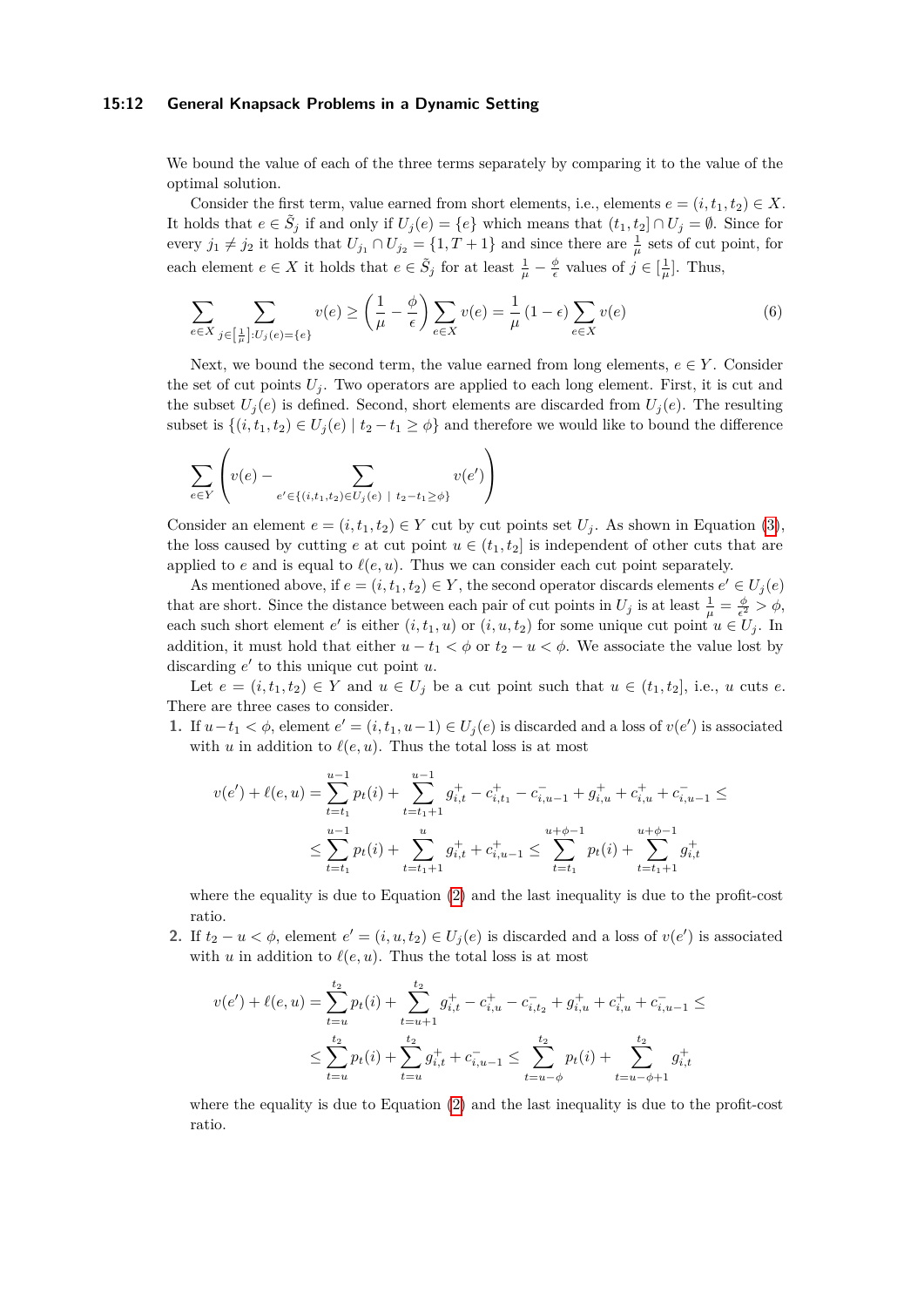**3.** If  $t_2 - u \ge \phi$  and  $u - t_1 \ge \phi$ , no elements are discarded from  $U_i(e)$ . Thus the only loss is  $\ell(e, u)$  and can be bounded by

$$
\ell(e, u) = g_{i,u}^+ + c_{i,u}^+ + c_{i,u-1}^- \le \sum_{t=u-\phi}^{u+\phi-1} p_t(i) + \sum_{t=u-\phi+1}^{u+\phi-1} g_{i,t}^+
$$

Overall we can bound the loss induced by cutting long elements at cut points  $U_j$  (due to loss  $\ell(e, u)$  and discarded short elements) by

$$
\sum_{(i,t_1,t_2)\in Y} \sum_{u\in (t_1,t_2]\cap U_j} \left( \sum_{t=\max\{t_1,u-\phi\}}^{\min\{t_2,u+\phi-1\}} p_t(i) + \sum_{t=\max\{t_1+1,u-\phi+1\}}^{\min\{t_2,u+\phi-1\}} g^+_{i,t} \right)
$$

This means that the total value gained from elements that were originally in *Y* is

$$
\sum_{e \in Y} \sum_{j=1}^{\frac{1}{\mu}} \sum_{e'=(i,t_1,t_2) \in u(e,U_j):t_2-t_1 \geq \phi} v(e') \geq
$$
\n
$$
\frac{1}{\mu} \sum_{e \in Y} v(e) - \sum_{j=1}^{\frac{1}{\mu}} \sum_{(i,t_1,t_2) \in Y} \sum_{u \in [t_1+1,t_2] \cap U_j} \left( \sum_{t=\max\{t_1,u-\phi\}}^{\min\{t_2,u+\phi-1\}} p_t(i) + \sum_{t=\max\{t_1+1,u-\phi+1\}}^{\min\{t_2,u+\phi-1\}} g_{i,t}^+\right) \geq
$$
\n
$$
\frac{1}{\mu} \sum_{e \in Y} v(e) - \sum_{(i,t_1,t_2) \in Y} \sum_{u \in [t_1+1,t_2]} \left( \sum_{t=\max\{t_1,u-\phi\}}^{\min\{t_2,u+\phi-1\}} p_t(i) + \sum_{t=\max\{t_1+1,u-\phi+1\}}^{\min\{t_2,u+\phi-1\}} g_{i,t}^+\right) \geq
$$
\n
$$
\frac{1}{\mu} \sum_{e \in Y} v(e) - 2\phi \sum_{(i,t_1,t_2) \in Y} \left( \sum_{t \in [t_1,t_2]} p_t(i) + \sum_{t \in [t_1+1,t_2]} g_{i,t}^+\right)
$$

where the second inequality follows from the fact that for every  $j_1 \neq j_2$  it holds that  $U_{j_1} \cap U_{j_2} = \{1, T + 1\}.$  The last inequality is due to the fact that the profit and gains of element  $(i, t_1, t_2)$  is lost at stage  $t \in [t_1, t_2]$  if it is cut by a cut point *u* such that  $|u - t| \leq \phi$ . Thus, its value is lost in at most 2*ϕ* instances. Due to the profit-cost ratio, for each long element  $e = (i, t_1, t_2) \in Y$  it holds that

$$
c_{i,t_1}^+ + c_{i,t_2}^- \le 2\phi \cdot \frac{\sum_{t=t_1}^{t_2} p_t(i) + \sum_{t=t_1+1}^{t_2} g_{i,t}^+}{t_2 - t_1} \le \epsilon \cdot \sum_{t=t_1}^{t_2} p_t(i) + \epsilon \cdot \sum_{t=t_1+1}^{t_2} g_{i,t}^+
$$

By substituting  $4\phi(c_{i,t_1}^+ + c_{i,t_2}^-) \le 4\phi\epsilon \left( \sum_{t=t_1}^{t_2} p_t(i) + \sum_{t=t_1+1}^{t_2} g_{i,t}^+\right)$  we get that

$$
\frac{1}{\mu} \sum_{e \in Y} v(e) - 2\phi \sum_{(i, t_1, t_2) \in Y} \left( \sum_{t=t_1}^{t_2} p_t(i) + \sum_{t=t_1+1}^{t_2} g_{i, t}^+ \right) =
$$
\n
$$
\sum_{(i, t_1, t_2) \in Y} \left( \frac{1}{\mu} \left( \sum_{t=t_1}^{t_2} p_t(i) + \sum_{t=t_1+1}^{t_2} g_{i, t}^+ - c_{i, t_1}^+ - c_{i, t_2}^- \right) - 2\phi \left( \sum_{t=t_1}^{t_2} p_t(i) + \sum_{t=t_1+1}^{t_2} g_{i, t}^+ \right) \right) \ge
$$
\n
$$
\sum_{(i, t_1, t_2) \in Y} \left( \left( \frac{1}{\mu} - 2\phi - 4\phi\epsilon \right) \left( \sum_{t=t_1}^{t_2} p_t(i) + \sum_{t=t_1+1}^{t_2} g_{i, t}^+ \right) - \left( \frac{1}{\mu} - 4\phi \right) \left( c_{i, t_1}^+ + c_{i, t_2}^- \right) \right) \ge
$$
\n
$$
\left( \frac{1}{\mu} - 2\phi - 4\phi\epsilon \right) \sum_{e \in Y} v(e) \ge \left( \frac{1}{\mu} - \frac{\phi}{\epsilon} \right) \sum_{e \in Y} v(e)
$$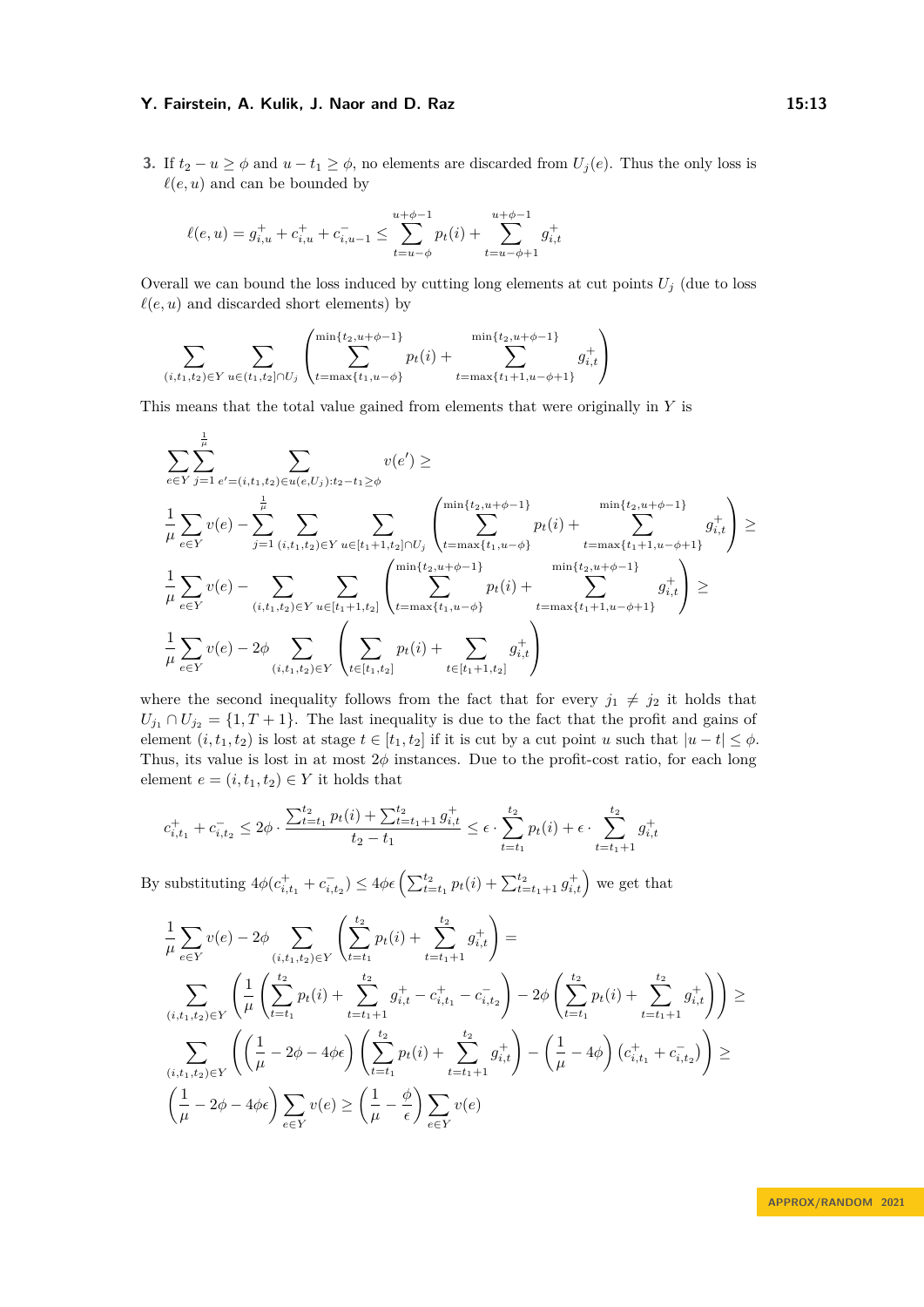#### **15:14 General Knapsack Problems in a Dynamic Setting**

where the last inequality follows the fact that  $\epsilon < \frac{1}{4}$ . Overall, we get that

<span id="page-13-1"></span>
$$
\sum_{e \in Y} \sum_{j=1}^{\frac{1}{\mu}} \sum_{e' = (i, t_1, t_2) \in U_j(e): t_2 - t_1 \ge \phi} v(e') \ge \left(\frac{1}{\mu} - \frac{\phi}{\epsilon}\right) \sum_{e \in Y} v(e) \tag{7}
$$

Lastly, we bound the third term, gains  $g^-$  earned in all cut instance solutions. Consider a cut point set  $U_j$  and gain  $g_{i,t}^-$  earned in solution  $\tilde{S}^*$ , i.e.,  $i \notin S_{t-1}^* \cup S_t^*$ . Therefore, any element  $(i, t_1, t_2)$  such that  $t \in [t_1, t_2]$  or  $t - 1 \in [t_1, t_2]$  is not in  $\tilde{S}_j$ . Thus, unless  $t \in U_j$ , gain  $g_{i,t}^-$  is earned in  $\tilde{S}_j$  and in some solution  $\tilde{S}_{j,r} \subseteq \tilde{S}_j$  such that  $t \in [u_r^j, u_{r+1}^j - 1]$  and  $u_r^j \in U_j$ . Again, we can use the fact that for every  $j_1 \neq j_2$  it holds that  $U_{j_1} \cap U_{j_2} = \{1, T + 1\}$  and get that

<span id="page-13-2"></span>
$$
\sum_{j=1}^{\frac{1}{\mu}} \sum_{t \in [2,T] \setminus U_j} \sum_{i \notin \tilde{S}_j(t-1) \cap \tilde{S}_j(t)} g_{i,t}^- \ge \left(\frac{1}{\mu} - 1\right) \sum_{t=1}^T \sum_{i \notin \tilde{S}^*(t-1) \cap \tilde{S}^*(t)} g_{i,t}^- \tag{8}
$$

By substituting inequalities  $(6)$ ,  $(7)$  and  $(8)$  in Inequality  $(5)$  we get that

$$
\mathcal{B} \ge \left(\frac{1}{\mu} - \frac{\phi}{\epsilon}\right) \left(\sum_{e \in \tilde{S}^*} v(e) + \sum_{t \in [2,T]} \sum_{i \notin \tilde{S}^*(t-1) \cap \tilde{S}^*(t)} g_{i,t}^- \right) = \left(\frac{1}{\mu} - \frac{\phi}{\epsilon}\right) f_{\mathcal{Q}}((S_t^*)_{t=1}^T)
$$

For each set of values, their average is smaller or equal to their maximum value. Thus there must exist at least one set of cut points  $U_j^*$  such that the sum of values of the solutions  $(\tilde{S}_{j^*,r})_{r=0}^{k_j-1}$  for its cut instances,  $\mathcal{Q}_{U_j^*}$ , is at least  $\mu \cdot \mathcal{B}$ , the average value of a set of solutions for a set of cut instance  $\mathcal{Q}_{U_j}$  (for  $j = 1, \ldots, \frac{1}{\mu}$ ). We get that

$$
\sum_{e \in \tilde{S}_{j^*}} v(e) + \sum_{t \in [2,T]} \sum_{i \notin \tilde{S}_{j^*}(t-1) \cap \tilde{S}_{j^*}(t)} g_{i,t}^- \geq \mu \mathcal{B} = (1-\epsilon) \, f_{\mathcal{Q}} \left( (S_t^*)^T_{t=1} \right)
$$

At iteration  $j^*$ , in which Algorithm [1](#page-8-0) considers the cut instances  $\mathcal{Q}_{U_{j^*}}$ , algorithm *A* provides an approximate solution for each cut instance. Thus the value of the solution returned by *A* for the *r*-th cut instance is at least

$$
\alpha \cdot \left( \sum_{e \in \tilde{S}_{j^*,r}} v(e) + \sum_{t \in [u_r^j + 1, u_{r+1}^j - 1]: u_r^j \in U_j} \sum_{i \notin \tilde{S}_{j^*,r}(t-1) \cup \tilde{S}_{j^*,r}(t)} g_{i,t}^- \right)
$$

Summing over all cut instances in  $\mathcal{Q}_{U_{j^*}}$  provides a solution with value at least

$$
\alpha \cdot \left( \sum_{e \in \tilde{S}_{j^*}} v(e) + \sum_{t \in [2,T]} \sum_{i \notin \tilde{S}_{j^*}(t-1) \cap \tilde{S}_{j^*}(t)} g_{i,t}^{-} \right) \ge (1 - \epsilon) \cdot \alpha \cdot f_{\mathcal{Q}} \left( (S_t^*)_{t=1}^T \right)
$$

The correctness of Theorem [1](#page-3-1) follows immediately from Theorem [17](#page-9-2) and Lemma [10.](#page-7-3)

### <span id="page-13-0"></span>**3 Hardness Results**

In this section we present two hardness results for 1-GMK. First, we show no constant approximation ratio exists for 1-GMK (with unbounded profit-cost ratio), even if there is

◀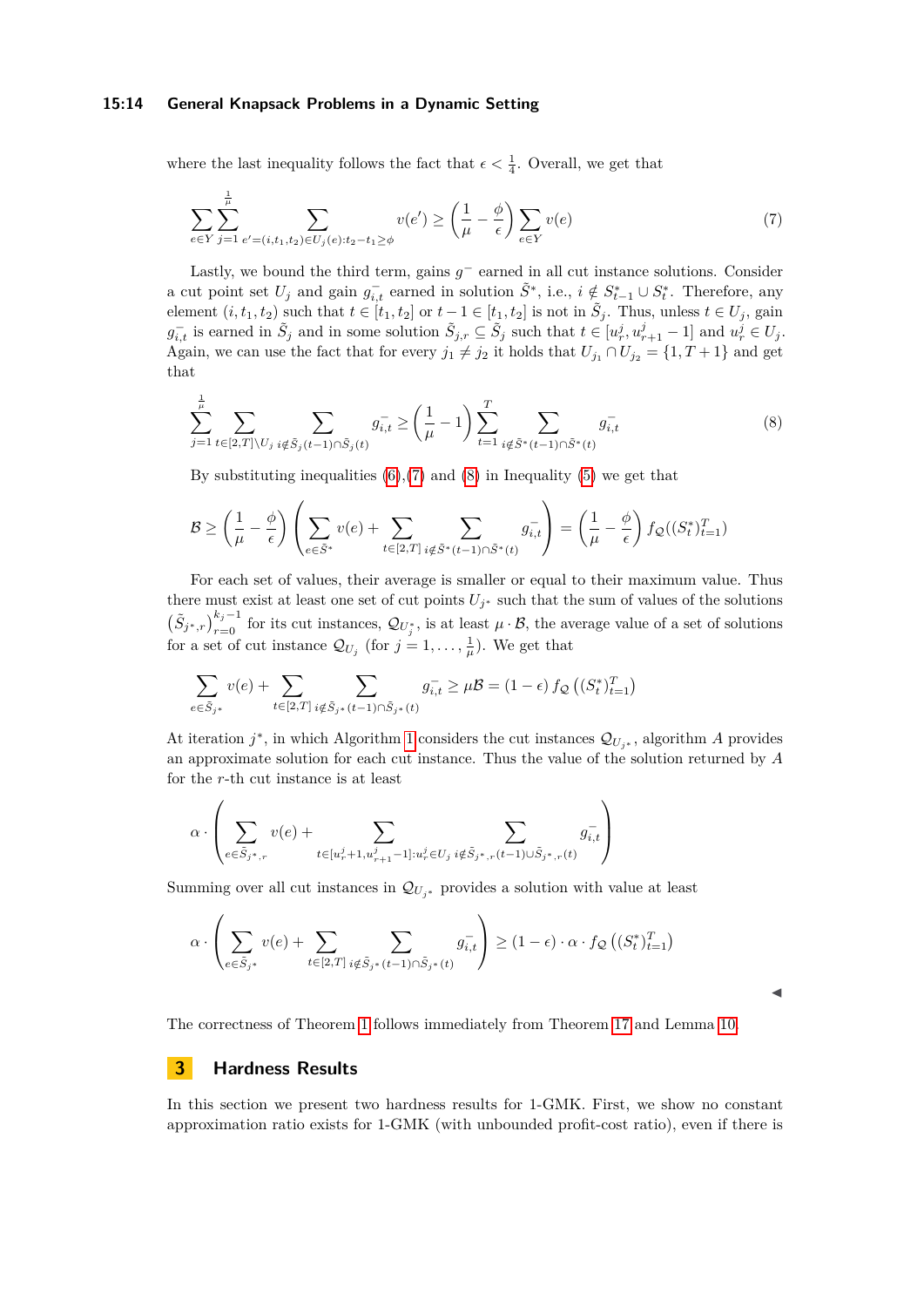only one bin per stage. Then, we show that even if we wither down the model by removing the change costs, limiting the time horizon length to  $T = 2$ , and only having a single bin per stage, the problem still does not admit an EPTAS.

The above results are proved by showing an approximation preserving reduction from *d*-Dimensional Knapsack (*d*-KP) and Multidimensional Knapsack. For *d* ∈ N, in *d*-KP we are given a set of items *I*, each equipped with a profit *p<sup>i</sup>* , as well as a *d*-dimensional weight vector  $\bar{w}^i \in [0,1]^d$ . We denote *j*-th coordinate of  $\bar{w}^i$  by  $\bar{w}^i_j$ . In addition, we are given a single bin equipped with a *d*-dimensional capacity vector  $\overline{W} \in \mathbb{R}^d_{\geq 0}$ . A subset  $S \subseteq I$  is a feasible solution if  $\sum_{i \in S} \bar{w}^i \leq \bar{W}$ . The objective is to find a feasible solution *S* which maximizes  $\sum_{i \in S} p_i$ .

The Multidimensional Knapsack problem is the generalization of *d*-KP in which *d* is not fixed. That is, the input for the problem is a  $d$ -KP instance for some  $d \in \mathbb{N}$ . The solutions and their values are the solution and values of the *d*-KP instance.

Note that *d*-KP is a special case of *d*-MKCP, where the set of MKCs is  $K = (K_j)_{j=1}^d$ . The j-th MKC is  $K_j = (w_j, B_j, W_j)$ , where  $w_j(i) = \bar{w}_j^i$ ,  $B_j = \{b\}$  and  $W_j(b) = \bar{W}_j$ , where  $\bar{W}_j$  is the *j*-th coordinate of the capacity vector  $\bar{W}$ . Finally, the profit function  $p: I \to \mathbb{R}_{\geq 0}$ is defined as  $p(i) = p_i$  for any  $i \in I$ . For simplicity we will use this notation for *d*-KP and Multidimensional Knapsack throughout this section.

<span id="page-14-0"></span>▶ **Lemma 18.** *There is an approximation preserving reduction from the Multidimensional Knapsack problem to* 1*-GMK with a single bin in each stage.*

**Proof.** Let  $\mathcal{Q} = (I, \mathcal{K}, p)$  be an instance of Multidimensional Knapsack, where  $\mathcal{K} = (K_j)_{j=1}^d$ . We define an instance of 1-GMK as follows. Define  $T = d$ , and for  $j = 1, \ldots, d$  define  $\mathcal{P}_j = (I,(K_j),h)$  with  $h(i) = \frac{p(i)}{d}$  for all  $i \in I$ . The gains vectors are defined as zero vectors,  $g^+ = g^- = \overline{0}$ . Finally, we define the change cost vectors. For all *i* ∈ *I* we set

$$
c_{i,t}^+ = \begin{cases} p(i) & t \in [2,d] \\ 0 & \text{otherwise.} \end{cases}, \quad c_{i,t}^- = \begin{cases} p(i) & t \in [1,d-1] \\ 0 & \text{otherwise.} \end{cases}
$$

The tuple  $\tilde{Q} = ((\mathcal{P}_t)_{t=1}^d, g^+, g^-, c^+, c^-)$  is a 1-GMK instance with time horizon  $T = d$ .

Let  $(S, \mathcal{A})$  be a feasible solution for  $\mathcal{Q}$ , where  $\mathcal{A} = (A_j)_{j=1}^d$ . We can easily construct a solution for  $\tilde{Q}$  by setting  $A_j = (A_j)$  for  $j = 1, ..., d$ . Then,  $(S_t, A_t)_{t=1}^d$ , where  $S_j = S$  for  $j = 1, \ldots, d$ , is a solution for  $\tilde{Q}$ . Note that all items are either assigned or not assigned in all stages. Thus the value of the solution is

$$
f_{\tilde{\mathcal{Q}}}((S_t)_{t=1}^d) = \sum_{t=1}^d h(S_t) - \sum_{t=1}^T \left( \sum_{i \in S_t \setminus S_{t+1}} c_{i,t}^- + \sum_{i \in S_t \setminus S_{t-1}} c_{i,t}^+ \right) = d \cdot h(S) = p(S)
$$

The solution is also feasible as for every  $j \in [d]$  it holds that  $A_j$  is a feasible assignments for MKC  $K_j$ .

Next, let  $(S_t, \mathcal{A}_t)_{t=1}^d$  be a feasible solution for  $\tilde{\mathcal{Q}}$ , where  $\mathcal{A}_j = (\tilde{A}_j)$  for  $j = 1, \ldots, d$ . For  $j = 1, \ldots, d$  let  $B_j = \{b_j\}$ . We define the selected items set as  $S = \bigcap_{j \in [d]} S_j$  and define the assignments accordingly,  $A_j(b_j) = S$  for  $j = 1, ..., d$  and  $\mathcal{A} = (A_j)_{j=1}^d$ . Consider some *j* ∈ [*s*], the assignment  $A_j$  is feasible as  $A_j(b_j)$  ⊆  $\tilde{A}_j(b_j)$  and

$$
\sum_{i \in A_j(b_j)} w_j(i) \le \sum_{i \in \tilde{A}_j(b_j)} w_j(i) \le W_j(b_j)
$$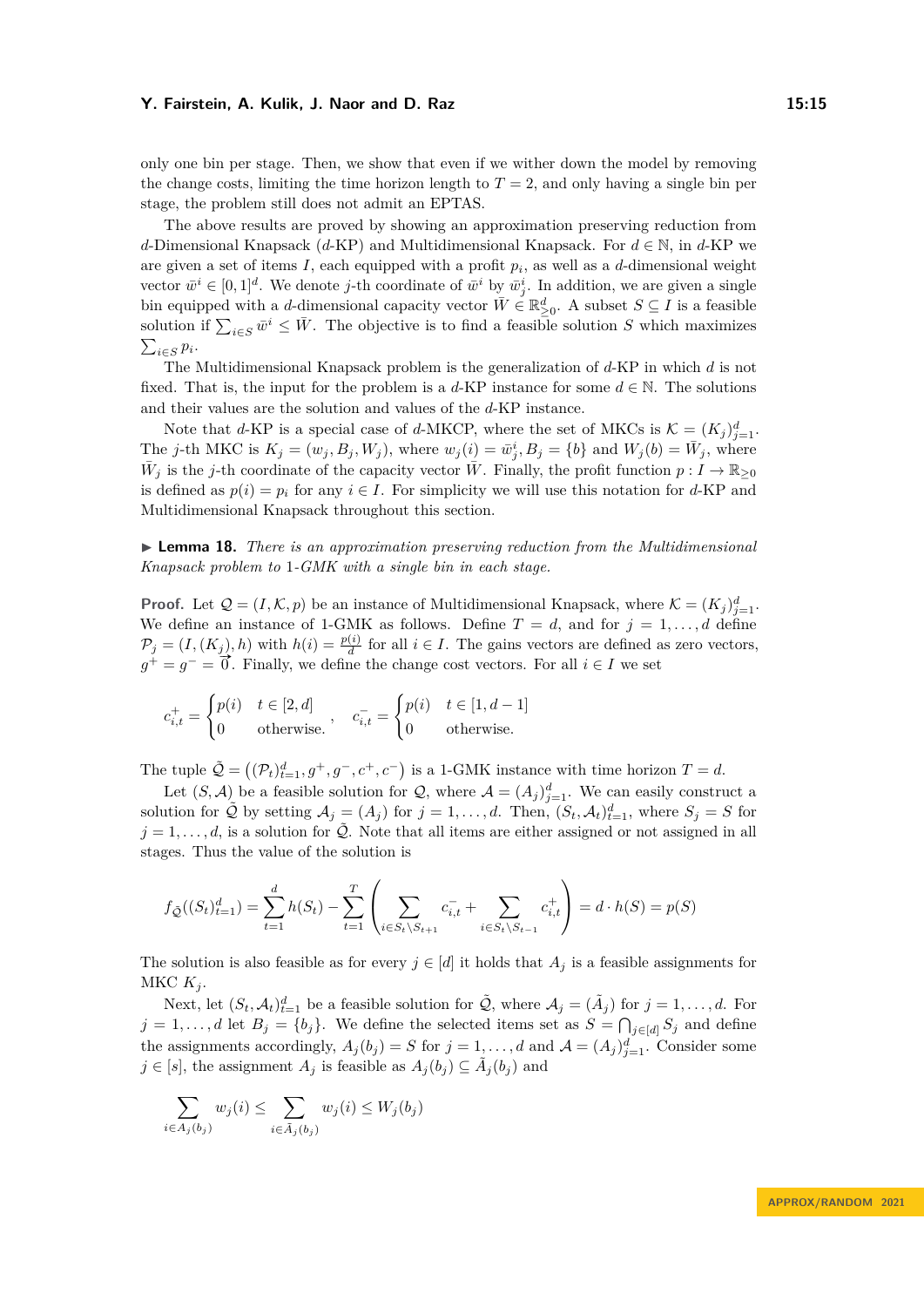#### **15:16 General Knapsack Problems in a Dynamic Setting**

The value of the solution is

$$
p(S) = d \cdot h(S) \ge \sum_{t=1}^{d} h(S_t) - \sum_{t=1}^{T} \left( \sum_{i \in S_t \setminus S_{t+1}} c_{i,t}^- + \sum_{i \in S_t \setminus S_{t-1}} c_{i,t}^+ \right) = f_{\tilde{\mathcal{Q}}}((S_t)_{t=1}^d)
$$

where the inequality follows from the construction of  $\tilde{Q}$ . Furthermore, note that *S* can be constructed in polynomial time, which concludes the proof.

In [\[6\]](#page-16-17) Chekuri and Kahanna showed that Multidimensional Knapsack does not admit any constant approximation ratio unless *NP* = *ZP P*. Theorem [3](#page-4-1) follows immediately from the hardness result of [\[6\]](#page-16-17) and Lemma [18.](#page-14-0)

We now proceed to the second hardness result.

<span id="page-15-0"></span>▶ **Lemma 19.** *There is an approximation preserving reduction from* 2*-Dimensional Knapsack problem to* 1*-GMK with time horizon*  $T = 2$ *, no change costs and a single bin per stage.* 

**Proof.** Let  $Q = (I, \mathcal{K}, p)$  be an instance of 2-dimensional knapsack, where  $\mathcal{K} = (K_1, K_2)$ . Also, since *p* is modular, it holds that  $p(S) = \sum_{i \in S} p_i$ .

We define an instance of 1-GMK as follows. Set  $T = 2$ ,  $\mathcal{P}_1 = (I,(K_1),h)$  and  $\mathcal{P}_2 =$  $(I, (K_2), h)$ , where *h* is the zero function, i.e.,  $h: I \to \{0\}$  such that  $\forall i \in I$  it holds that  $h(i) = 0$ . Since there are only two stages, gains exists only for stage for  $t = 2$ . Set  $g_{i,2}^+ = p(i)$ and  $g_{i,2}^- = 0$  for each item  $i \in I$ . Finally, we set the change cost vectors as  $c^+ = c^- = \vec{0}$ . The tuple  $\tilde{Q} = ((\mathcal{P}_1, \mathcal{P}_2), g^+, g^-, c^+, c^-)$  is a 1-GMK instance with time horizon  $T = 2$ . Note that since all profits, change costs and gains  $g^-$  are zero we can write the objective function as

$$
f_{\tilde{Q}}((S_1, S_2)) = \sum_{i \in S_1 \cap S_2} g_{i,2}^+.
$$

Let  $(S, \mathcal{A})$  be a feasible solution for  $\mathcal{Q}$ , where  $\mathcal{A} = (A_1, A_2)$ . We can easily construct a solution for the  $\tilde{Q}$  by setting  $A_1 = (A_1)$  and  $A_2 = (A_2)$ . Then,  $(S_t, A_t)_{t=1}^2$ , where  $S_1 = S_2 = S$ , is a solution for  $\tilde{Q}$ . Note that all items are either assigned in both stages or not assigned in both stages. Thus the value of the solution is

$$
f_{\tilde{\mathcal{Q}}}((S, S)) = \sum_{i \in S_1 \cap S_2} g_{i,2}^+ = \sum_{i \in S} g_{i,2}^+ = \sum_{i \in S} p_i = p(S)
$$

The solution is also feasible as  $A_1$  and  $A_2$  are feasible assignments of  $K_1$  and  $K_2$  (respectively).

Next, let  $(S_t, \mathcal{A}_t)_{t=1}^2$  be a feasible solution for  $\tilde{\mathcal{Q}}$ , where  $\mathcal{A}_1 = (\tilde{A}_1)$  and  $\mathcal{A}_2 = (\tilde{A}_2)$ . Let  $B_1 = \{b_1\}$  and  $B_2 = \{b_2\}$ . We define the selected items set as  $S = S_1 \cap S_2$  and define the assignments accordingly,  $A_1(b_1) = A_2(b_2) = S$  and  $A = (A_1, A_2)$ . Assignment  $A_1$  is feasible as  $A_1(b_1) \subseteq \tilde{A}_1(b_1)$  and

$$
\sum_{i \in A_1(b_1)} w_1(i) \le \sum_{i \in \tilde{A}_1(b_1)} w_1(i) \le W_1(b_1)
$$

A similar statement shows that assignment *A*<sup>2</sup> is feasible as well. The value of the solution is

$$
p(S) = \sum_{i \in S} p(i) = \sum_{i \in S} g_{i,2}^+ = \sum_{i \in S_1 \cap S_2} g_{i,2}^+ = f_{\tilde{\mathcal{Q}}}((S, S))
$$

which concludes the proof.

In [\[18\]](#page-16-18) Kulik and Shachnai showed that there is no EPTAS for 2-KP unless  $W[1] = FPT$ . Theorem [2](#page-4-0) follows immediately from the hardness result of [\[18\]](#page-16-18) and Lemma [19.](#page-15-0)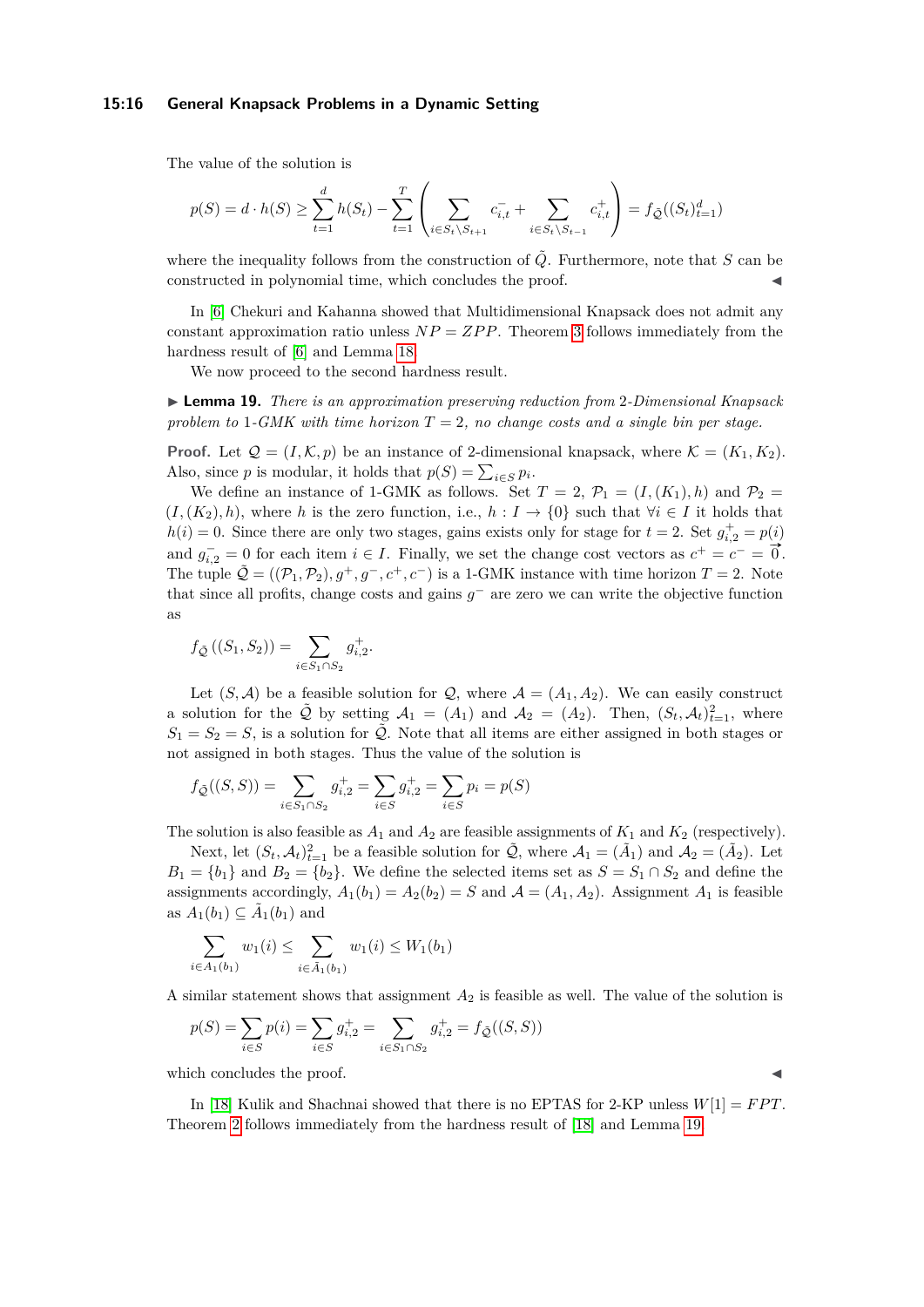#### **References**

- <span id="page-16-2"></span>**1** Hyung-Chan An, Ashkan Norouzi-Fard, and Ola Svensson. Dynamic facility location via exponential clocks. *ACM Transactions on Algorithms (TALG)*, 13(2):1–20, 2017.
- <span id="page-16-4"></span>**2** Evripidis Bampis, Bruno Escoffier, Michael Lampis, and Vangelis Th Paschos. Multistage matchings. In *16th Scandinavian Symposium and Workshops on Algorithm Theory (SWAT 2018)*, volume 101, pages 7–1, 2018.
- <span id="page-16-15"></span>**3** Evripidis Bampis, Bruno Escoffier, Kevin Schewior, and Alexandre Teiller. Online multistage subset maximization problems. In *European Symposium on Algorithms (ESA)*, volume 144. Schloss Dagstuhl–Leibniz-Zentrum fuer Informatik, 2019.
- <span id="page-16-5"></span>**4** Evripidis Bampis, Bruno Escoffier, and Alexandre Teiller. Multistage knapsack. In *Mathematical Foundations of Computer Science (MFCS)*, volume 138, pages 22–1. Schloss Dagstuhl– Leibniz-Zentrum fuer Informatik, 2019.
- <span id="page-16-10"></span>**5** Gruia Calinescu, Chandra Chekuri, Martin Pál, and Jan Vondrák. Maximizing a submodular set function subject to a matroid constraint. In *International Conference on Integer Programming and Combinatorial Optimization*, pages 182–196. Springer, 2007.
- <span id="page-16-17"></span>**6** Chandra Chekuri and Sanjeev Khanna. On multidimensional packing problems. *SIAM journal on computing*, 33(4):837–851, 2004.
- <span id="page-16-14"></span>**7** Markus Chimani, Niklas Troost, and Tilo Wiedera. Approximating multistage matching problems. *arXiv preprint arXiv:2002.06887*, 2020.
- <span id="page-16-7"></span>**8** Shichuan Deng, Jian Li, and Yuval Rabani. Approximation algorithms for clustering with dynamic points. In *28th Annual European Symposium on Algorithms (ESA 2020)*. Schloss Dagstuhl-Leibniz-Zentrum für Informatik, 2020.
- <span id="page-16-1"></span>**9** David Eisenstat, Claire Mathieu, and Nicolas Schabanel. Facility location in evolving metrics. In *International Colloquium on Automata, Languages, and Programming*, pages 459–470. Springer, 2014.
- <span id="page-16-8"></span>**10** Yaron Fairstein, Ariel Kulik, and Hadas Shachnai. Modular and submodular optimization with multiple knapsack constraints via fractional grouping. In *29th Annual European Symposium on Algorithms (ESA 2021)*, 2021. (To appear).
- <span id="page-16-3"></span>**11** Yaron Fairstein, Seffi Joseph Naor, and Danny Raz. Algorithms for dynamic nfv workload. In *International Workshop on Approximation and Online Algorithms*, pages 238–258. Springer, 2018.
- <span id="page-16-9"></span>**12** Uriel Feige. A threshold of ln n for approximating set cover. *Journal of the ACM (JACM)*, 45(4):634–652, 1998.
- <span id="page-16-11"></span>**13** Uriel Feige and Michel Goemans. Approximating the value of two power proof systems, with applications to max 2sat and max dicut. In *Proceedings Third Israel Symposium on the Theory of Computing and Systems*, pages 182–189. IEEE, 1995.
- <span id="page-16-6"></span>**14** Till Fluschnik, Rolf Niedermeier, Valentin Rohm, and Philipp Zschoche. Multistage vertex cover. In *14th International Symposium on Parameterized and Exact Computation (IPEC 2019)*. Schloss Dagstuhl-Leibniz-Zentrum fuer Informatik, 2019.
- <span id="page-16-16"></span>**15** Till Fluschnik, Rolf Niedermeier, Carsten Schubert, and Philipp Zschoche. Multistage st path: Confronting similarity with dissimilarity in temporal graphs. In *31st International Symposium on Algorithms and Computation (ISAAC 2020)*. Schloss Dagstuhl-Leibniz-Zentrum für Informatik, 2020.
- <span id="page-16-12"></span>**16** Fabrizio Grandoni and Rico Zenklusen. Approximation schemes for multi-budgeted independence systems. In *European Symposium on Algorithms*, pages 536–548. Springer, 2010.
- <span id="page-16-0"></span>**17** Anupam Gupta, Kunal Talwar, and Udi Wieder. Changing bases: Multistage optimization for matroids and matchings. In *International Colloquium on Automata, Languages, and Programming*, pages 563–575. Springer, 2014.
- <span id="page-16-18"></span>**18** Ariel Kulik and Hadas Shachnai. There is no eptas for two-dimensional knapsack. *Information Processing Letters*, 110(16):707–710, 2010.
- <span id="page-16-13"></span>**19** George L Nemhauser and Laurence A Wolsey. Best algorithms for approximating the maximum of a submodular set function. *Mathematics of operations research*, 3(3):177–188, 1978.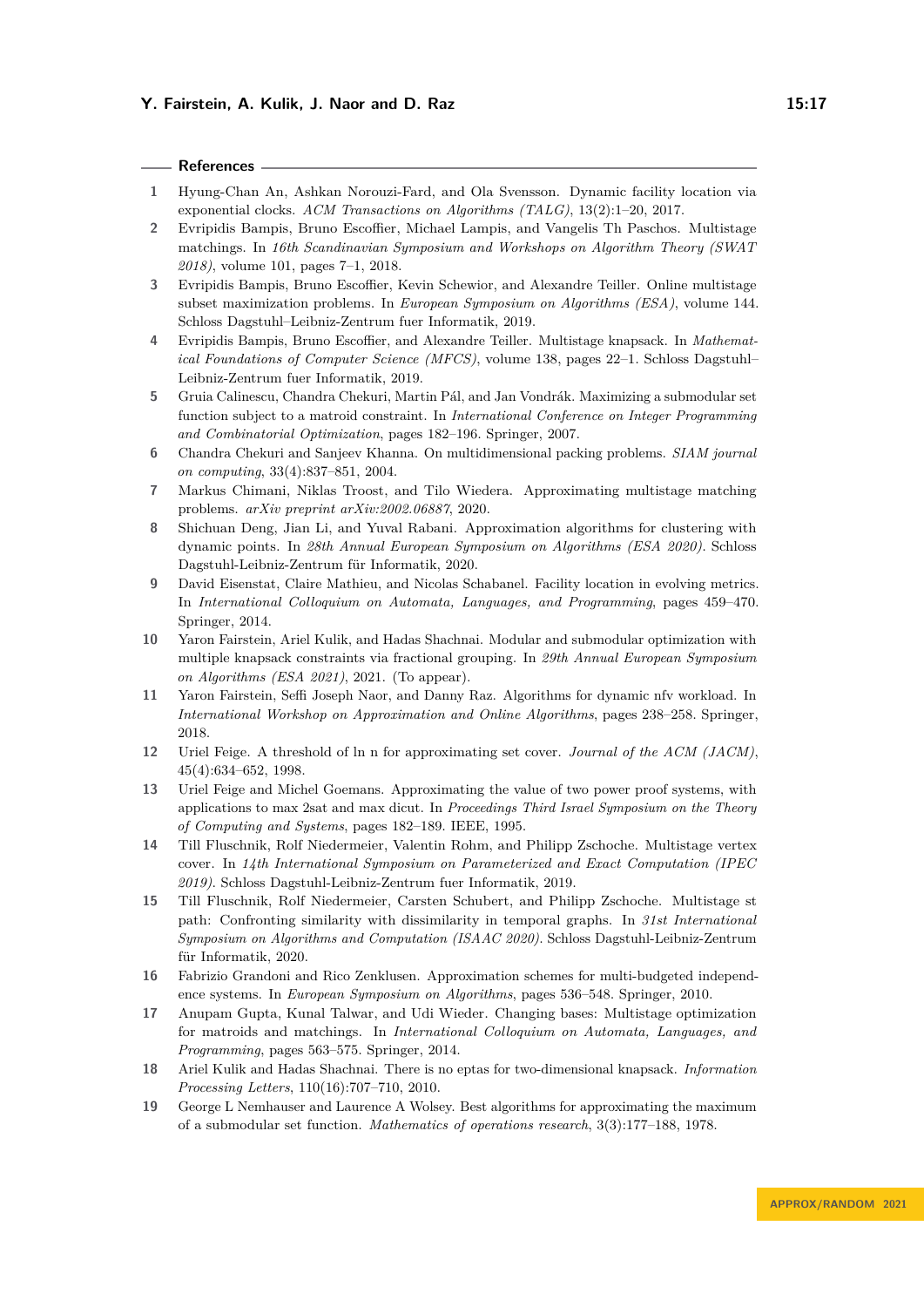# **15:18 General Knapsack Problems in a Dynamic Setting**

- <span id="page-17-1"></span>**20** Alexander Schrijver. *Combinatorial optimization: polyhedra and efficiency*, volume 24. Springer Science & Business Media, 2003.
- <span id="page-17-0"></span>**21** Vijay V Vazirani. *Approximation algorithms*. Springer Science & Business Media, 2013.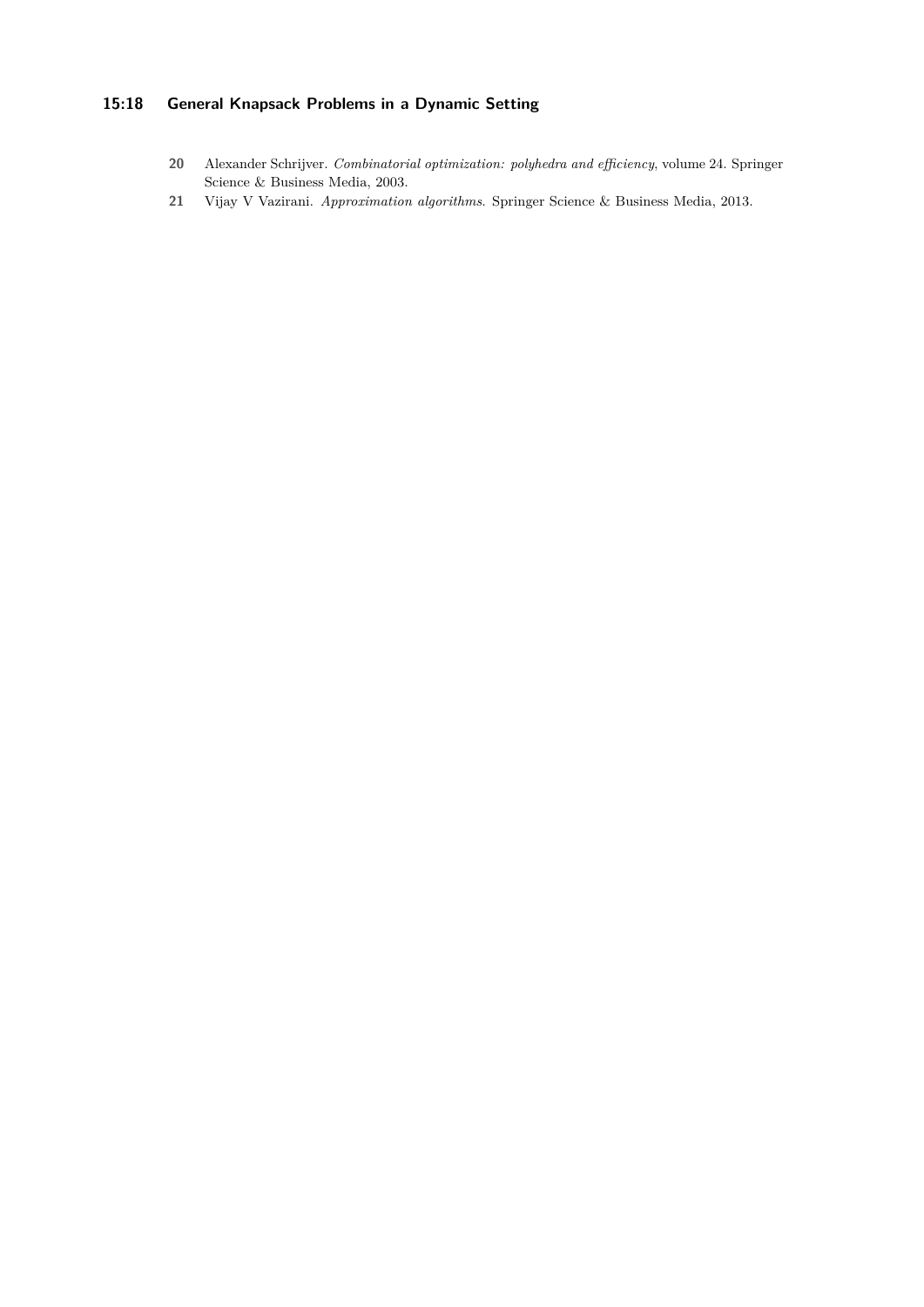# <span id="page-18-0"></span>**A Omitted Proofs and Definition**

<span id="page-18-1"></span> $\triangleright$  **Definition 20.** Let  $\Pi_1, \Pi_2$  be two maximization problems. An approximation factor preserving reduction *from*  $\Pi_1$  *to*  $\Pi_2$  *consists of two polynomial time algorithms*  $f, g$  *such that for any two instances*  $I_1$  *of problem*  $\Pi_1$  *and*  $I_2 = f(I_1)$  *of problem*  $\Pi_2$  *it holds that* 

 $I_2 \in \Pi_2$  *and*  $OPT_{\Pi_2}(I_2) \geq OPT_{\Pi_1}(I_1)$ *.* 

*for any solution*  $s_2$  *for*  $I_2$ *, solution*  $s_1 = g(I_1, s_2)$  *is a solution for*  $I_1$  *and*  $obj_{\Pi_1}(I_1, s_1) \ge$  $obj_{\Pi_2}(I_2, s_2)$ .

*where*  $OPT_{{\Pi}}(I)$  *is the value of an optimal solution for instance I of problem*  ${\Pi}$ *, and*  $obj_{{\Pi}}(I, s)$ *is the value of solution s for instance I of problem* Π*.*

**Proof of Lemma [8.](#page-7-2)** Let  $\mathcal{Q} = ((\mathcal{P}_t)_{t=1}^T, g^+, g^-, c^+, c^-)$  be an instance of *d*-GMK, where  $\mathcal{P}_t = (I, \mathcal{K}_t, p_t)$  and  $\mathcal{K}_t = (K_{t,j})_{j=1}^{\tilde{d}_t}$ . Also, let  $R(\mathcal{Q}) = (E, \tilde{\mathcal{K}}, \tilde{p}, \mathcal{I})$  be the reduced instance of Q. and  $(S, (\tilde{A}_{t,j})_{t \in [T], j \in [d]})$  be a feasible solution for  $R(\mathcal{Q})$ . We define the solution  $(S_t, \mathcal{A}_t)_{t=1}^T$  for  $\mathcal{Q}$  as follows. For every stage  $t$  we set  $S_t = \{i \in I \mid \exists (i, D) \in S : t \in D\}.$ For every  $t = 1, \ldots, T, j = 1, \ldots, d_t$  and bin  $b \in B_{t,j}$  (the set of bins in MKC  $K_{t,j}$ ) let  $A_{t,j}(b) = \{i \in I \mid \exists (i, D) \in \tilde{A}_{t,j}(b) : t \in D\}$ . Observe that the sets  $(S_t)_{t=1}^T$  and assignments  $(A_{t,j})_{t\in[T], j\in[d_t]}$  can be constructed in polynomial time as at most |*I*| elements can be chosen due to the matroid constraint. The assignment  $A_{t,j}$  is an assignment of  $S_t$  since

$$
S_t = \{i \in I \mid \exists (i, D) \in S : t \in D\} = \bigcup_{b \in B_{t,j}} \{i \in I \mid (i, D) \in \tilde{A}_{t,j}(b) : t \in D\} = \bigcup_{b \in B_{t,j}} A_{t,j}(b),
$$

where the second equality follows the feasibility of the solution for  $R(Q)$ . In addition,  $A_{t,j}$  is a feasible assignment for MKC  $K_{t,j}$  since for every bin  $b \in B_{t,j}$  it holds that

$$
\sum_{i \in A_{t,j}(b)} w_{t,j}(i) = \sum_{(i,D) \in \tilde{A}_{t,j}(b): t \in D} \tilde{w}_{t,j}((i,D)) = \sum_{(i,D) \in \tilde{A}_{t,j}(b)} \tilde{w}_{t,j}((i,D)) \le W_{t,j}(b)
$$

Thus  $(S_t, \mathcal{A}_t)_{t=1}^T$  is a feasible solution for  $\mathcal{Q}$ .

Lastly, consider the value of the solution for Q. It holds that

$$
f_{\mathcal{Q}}\left((S_{t})_{t=1}^{T}\right) = \sum_{t=1}^{T} \sum_{i \in S_{t}} p_{t}(i) + \sum_{t=2}^{T} \left(\sum_{i \in S_{t-1} \cap S_{t}} g_{i,t}^{+} + \sum_{i \notin S_{t-1} \cup S_{t}} g_{i,t}^{-}\right) - \sum_{t=1}^{T} \left(\sum_{i \in S_{t} \setminus S_{t-1}} c_{i,t}^{+} + \sum_{i \in S_{t} \setminus S_{t+1}} c_{i,t}^{-}\right) = \sum_{(i,D) \in S} \left(\sum_{t \in D} p_{t}(i) + \sum_{t \in D:t-1 \in D} g_{i,t}^{+} + \sum_{t \notin D:t-1 \notin D} g_{i,t}^{-} - \sum_{t \in D:t-1 \notin D} c_{i,t}^{+} - \sum_{t \in D:t+1 \notin D} c_{i,t}^{-}\right) = \tilde{p}(S)
$$

**Proof of Corollary [13.](#page-8-1)** Let Q be an instance of *d*-GMK, *U* be a set of cut points. Also, let  $\mathcal{Q}_U = (q_j)_{j=0}^{k-1} = \left( (\mathcal{P}_t)_{t=u_j}^{u_{j+1}-1}, g^+, g^-, c^+, c^- \right)_{i=0}^{k-1}$ be the corresponding tuple of cut instances,  $j=0$ and  $\left( (S_t, A_t)_{t=u_j}^{u_{j+1}-1} \right)_{i=0}^{k-1}$ be a tuple of feasible solutions for the cut instances.<br> $j=0$ 

◀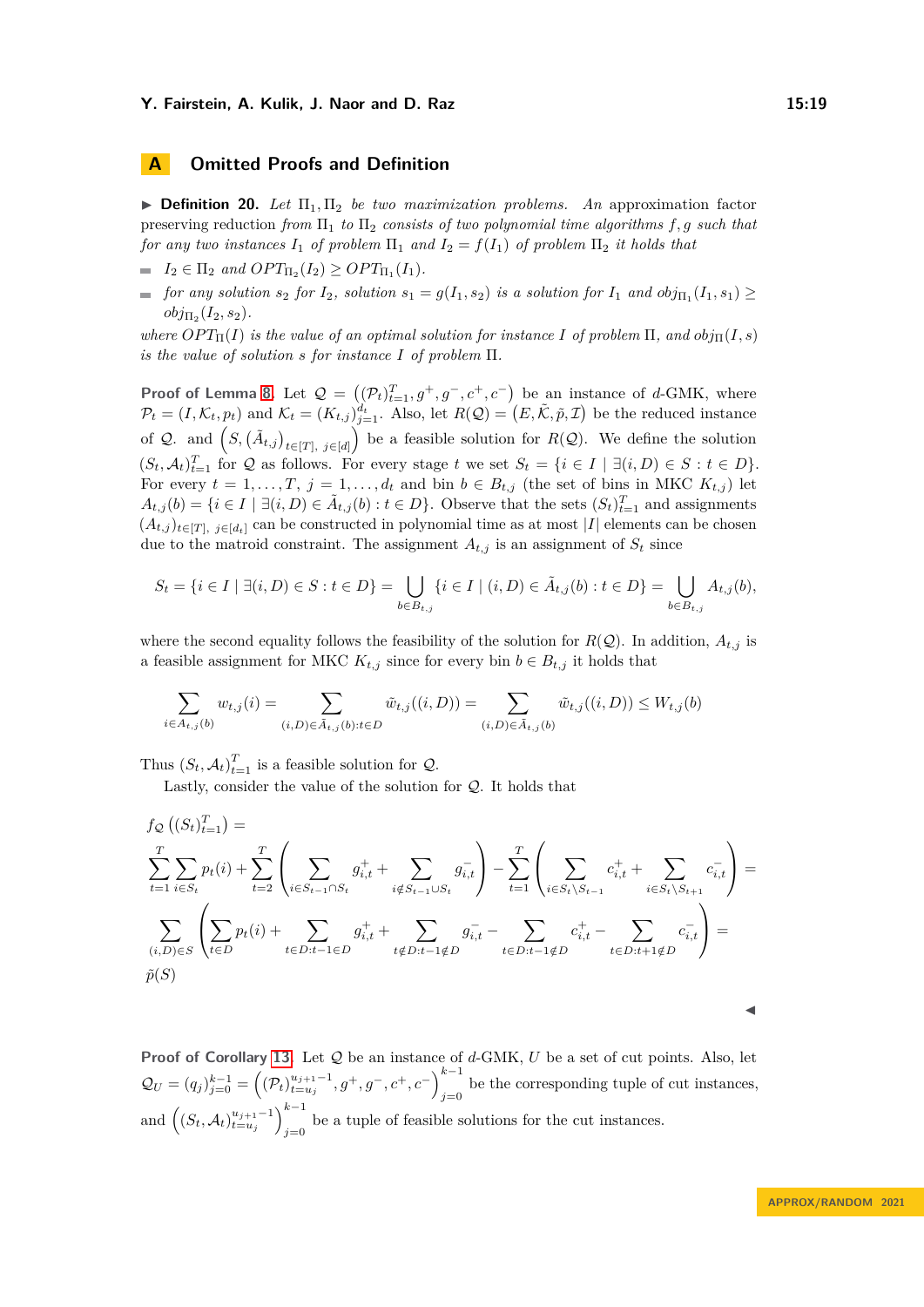#### **15:20 General Knapsack Problems in a Dynamic Setting**

We define the solution  $(S_t, A_t)_{t=1}^T$  for Q. It is easy to see that the assignments  $A_t$  to  $K_t$ are all feasible assignments of *St*. In addition, it holds that

$$
f_{\mathcal{Q}}\left((S_{t})_{t=1}^{T}\right) = \sum_{t=1}^{T} p_{t}(S_{t}) + \sum_{t=2}^{T} \left(\sum_{i \in S_{t-1} \cap S_{t}} g_{i,t}^{+} + \sum_{i \notin S_{t-1} \cup S_{t}} g_{i,t}^{-}\right) - \sum_{t=1}^{T} \left(\sum_{i \in S_{t} \setminus S_{t+1}} c_{i,t}^{-} + \sum_{i \in S_{t} \setminus S_{t-1}} c_{i,t}^{+}\right) \geq \sum_{s=1}^{k-1} \left(\sum_{t=u_{j}}^{u_{j+1}-1} p_{t}(S_{t}) + \sum_{t=u_{j}+1}^{u_{j+1}-1} \left(\sum_{i \in S_{t-1} \cap S_{t}} g_{i,t}^{+} + \sum_{i \notin S_{t-1} \cup S_{t}} g_{i,t}^{-}\right) - \sum_{t=u_{j}+1}^{u_{j+1}-1} \left(\sum_{i \in S_{t} \setminus S_{t+1}} c_{i,t}^{-} + \sum_{i \in S_{t} \setminus S_{t-1}} c_{i,t}^{+}\right) - \sum_{i \in S_{u_{j}+1}-1}^{u_{i+1}-1} c_{i,u_{j+1}}^{-} - \sum_{i \in S_{u_{j}}} c_{i,u_{j}}^{+}\right) = \sum_{j=0}^{k-1} f_{q_{j}}\left((S_{t})_{t=u_{j}}^{u_{j+1}-1}\right)
$$

where  $f_{q_j}$  is the objective functions of cut instance  $q_j$ . This proves that a cut solution has a higher value than the sum of solutions for cut instance from which it was created.  $\blacksquare$ 

# <span id="page-19-0"></span>**B Approximation Scheme for Submodular** *d***-GMK**

In this section we define the Submodular *d*-MKCP problem and provide approximation algorithm for it. We start by defining several properties of set functions.

A set function  $p: 2^I \to \mathbb{R}_{\geq 0}$  is said to be submodular if for every  $A \subseteq B \subseteq I$  and  $i \in I \setminus B$ it holds that  $p(A \cup \{i\}) - f(A) \geq p(B \cup \{i\}) - f(B)$ . This property is sometimes referred to as diminishing returns. Set function *p* is said to be monotone if for all  $A \subseteq B \subseteq I$  it holds that  $p(A) \leq p(B)$ . Lastly, *p* is said to be non-negative if for every  $A \subseteq I$  it holds that  $f(A) \geq 0$ .

In Submodular *d*-MKCP we are given a tuple  $(I, \mathcal{K}, p)$ , where *I* is a set of items,  $\mathcal{K}$  is a tuple of *d* MKCs and  $p: 2^I \to \mathbb{R}_{\geq 0}$  is a non-negative, monotone and submodular set function, defining the profit of a subset  $S \subseteq I$ . A feasible solution for Submodular *d*-MKCP is a set  $S \subseteq I$  and a tuple of feasible assignments  $\mathcal{A}$  (w.r.t K) of *S*. The goal is to find a feasible solution that maximizes  $p(S)$ .

Submodular *d*-GMK is the multistage model of Submodular *d*-MKCP. The problem is defined over a time horizon of *T* stages as follows. An instance of the problem is a tuple  $((\mathcal{P}_t)_{t=1}^T, g^+, g^-)$ , where  $\mathcal{P}_t = (I, \mathcal{K}_t, p_t)$  is a Submodular  $d_t$ -MKCP instance with  $d_t \leq d$  for  $t \in [T]$  and  $g^+, g^- \in \mathbb{R}^{I \times [2,T]}_+$  are the gains vectors. We use  $g^+_{i,t}$  and  $g^-_{i,t}$  to denote the gain of item *i* at stage *t*.

A feasible solution for Submodular *d*-GMK is a tuple  $(S_t, A_t)_{t=1}^T$ , where  $(S_t, A_t)$  is a feasible solution for  $\mathcal{P}_t$  (note that  $\mathcal{A}_t$  is a tuple of assignments of  $S_t$ ). The objective function of instance  $Q$  is denoted by  $f_Q: I^T \to \mathbb{R}$ , where

$$
f_{\mathcal{Q}}\left((S_t)_{t=1}^T\right) = \sum_{t=1}^T p_t(S_t) + \sum_{t=2}^T \left(\sum_{i \in S_{t-1} \cap S_t} g_{i,t}^+ + \sum_{i \notin S_{t-1} \cup S_t} g_{i,t}^-\right)
$$

The goal is to find a feasible solution that maximizes the objective function  $f_{\mathcal{Q}}$ .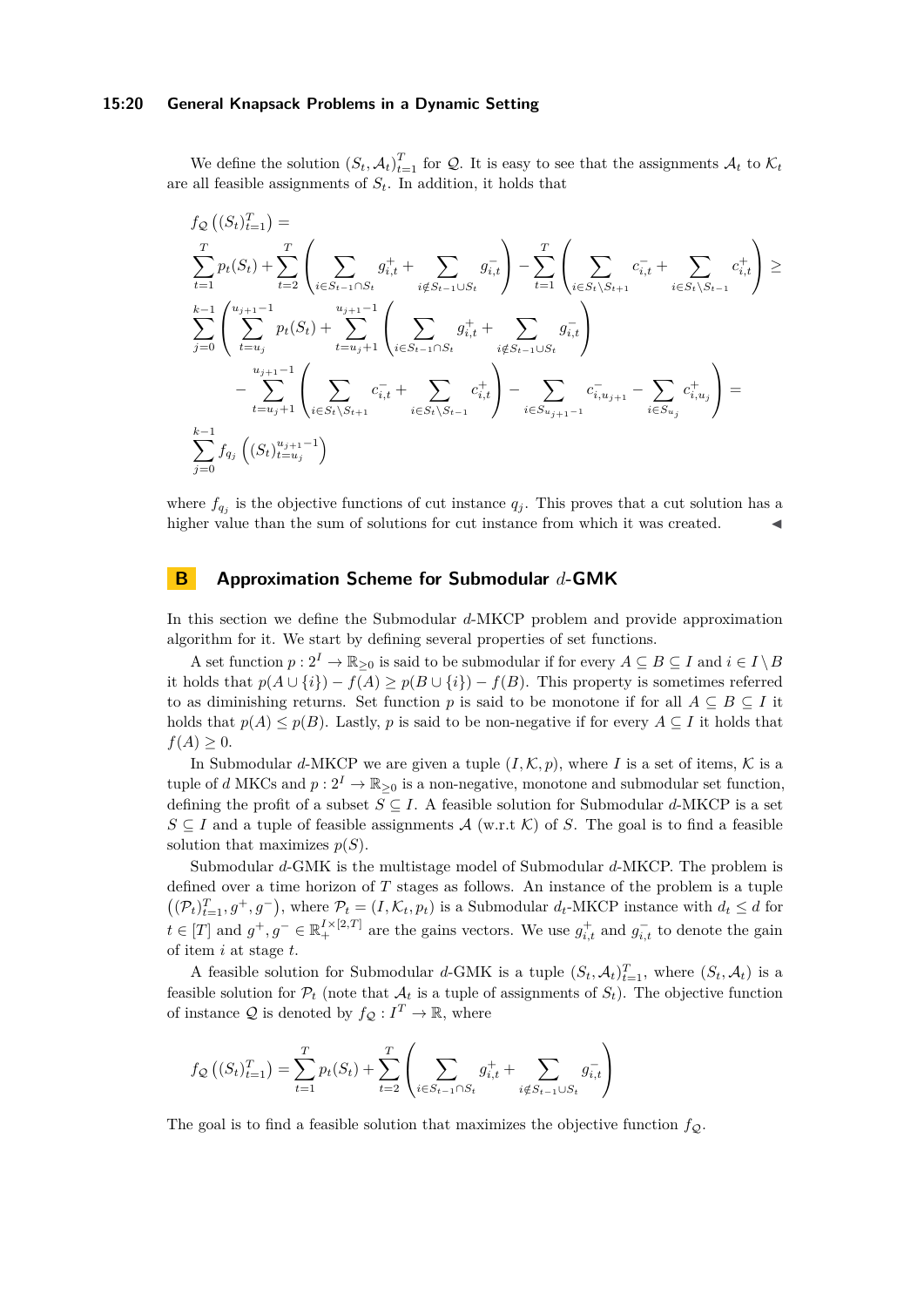### **B.1 Bounded Time Horizon**

In this section we provide a reduction from an instance of Submodular *q*-GMK to a generalization of Submodular *d*-MKCP (for specific values of *d* and *q*). The generalization was presented in [\[10\]](#page-16-8) and is called Submodular *d*-MKCP With A Matroid Constraint (Submodular *d*-MKCP+) and is defined by a tuple  $(I, \mathcal{K}, p, \mathcal{I})$ , where  $(I, \mathcal{K}, p)$  forms an instance of Submodular *d*-MKCP. Also, the set  $\mathcal{I} \subseteq 2^I$  defines a matroid constraint. A feasible solution for Submodular *d*-MKCP+ is a set  $S \in \mathcal{I}$  and a tuple of feasible assignments  $\mathcal{A}$  (w.r.t  $\mathcal{K}$ ) of *S*. The goal is to find a feasible solution which maximizes  $p(S)$ .

The following claim is essential in proving the reduction from *q*-GMK to *d*-MKCP+.

<span id="page-20-1"></span> $\triangleright$  Claim 21. Let  $f: 2^I \to \mathbb{R}_{\geq 0}$  be a non-negative, monotone and submodular function, and let  $E \subseteq I \times 2^X$  for some set *X* (each element of *E* is a pair  $(e, H)$  with  $e \in I$  and  $H \subseteq X$ ). Then for any  $h \in X$  the function  $g: 2^E \to \mathbb{R}_{\geq 0}$  defined by  $g(A) = f(\lbrace i | \exists (i, H) \in A : h \in H \rbrace)$  is non-negative, monotone and submodular.

**Proof.** Let  $S, T \subseteq E$ , then

$$
g(S) + g(T) = f(\{i \mid \exists (i, H) \in S : h \in H\}) + f(\{i \mid \exists (i, H) \in T : h \in H\})
$$
  
\n
$$
\geq f(\{i \mid \exists (i, H) \in S : h \in H\} \cup \{i \mid \exists (i, H) \in T : h \in H\})
$$
  
\n
$$
+ f(\{i \mid \exists (i, H) \in S : h \in H\} \cap \{i \mid \exists (i, H) \in T : h \in H\})
$$
  
\n
$$
\geq f(\{i \mid \exists (i, H) \in S \cup T : h \in H\}) + f(\{i \mid \exists (i, H) \in S \cap T : h \in H\})
$$
  
\n
$$
= g(S \cup T) + g(S \cap T)
$$

where the first inequality is by submodularity, and the second inequality uses

$$
\{i \mid \exists (i, D) \in S : t \in D\} \cap \{i \mid \exists (i, D) \in T : t \in D\} \subseteq \{i \mid \exists (i, D) \in S \cup T : t \in D\}
$$

and the monontonicity of *f*. Thus *g* is submodular.

Let  $S \subseteq T \subseteq E$ , then

$$
g(S) = f(\{i \mid \exists (i, H) \in S : h \in H\}) \le f(\{i \mid \exists (i, H) \in T : h \in H\}) = g(T),
$$

where the in equality holds since  $f$  is monotone. Thus  $q$  is monotone as well. Finally, for any  $S \subseteq E$ ,

$$
g(S) = f(\{i \mid \exists (i, H) \in S : h \in H\}) \ge 0,
$$

as  $f$  is non-negative. Thus  $q$  is non-negative.

We are now ready to provide the reduction. The following definition presents the construction of the reduction.

<span id="page-20-0"></span>▶ **Definition 22.** Let  $Q = ((P_t)_{t=1}^T, g^+, g^-)$  be an instance of Submodular d-GMK, where  $\mathcal{P}_t = (I, \mathcal{K}_t, p_t)$  and  $\mathcal{K}_t = (K_{t,j})_{j=1}^{d_t}$ . Given instance Q, the operator *R* returns the Submodular  $dT$ *-MKCP+* instance  $R(Q) = (E, \tilde{K}, \tilde{p}, \mathcal{I})$  where  $E = I \times 2^{[T]}$ 

$$
\mathcal{I} = \{ S \subseteq E \mid \forall i \in I : |S \cap (\{i\} \times 2^{[T]})| = 1 \}
$$

*For*  $\hat{t} = 1, ..., T, j \leq d_t$  *set MKC*  $\tilde{K}_{t,j} = (\tilde{w}_{t,j}, B_{t,j}, W_{t,j})$  *over E, where*  $K_{t,j} = (w_{t,j}, B_{t,j}, W_{t,j})$  and

$$
\tilde{w}_{t,j}((i,D)) = \begin{cases} w_{t,j}(i) & t \in D \\ 0 & \text{otherwise} \end{cases}
$$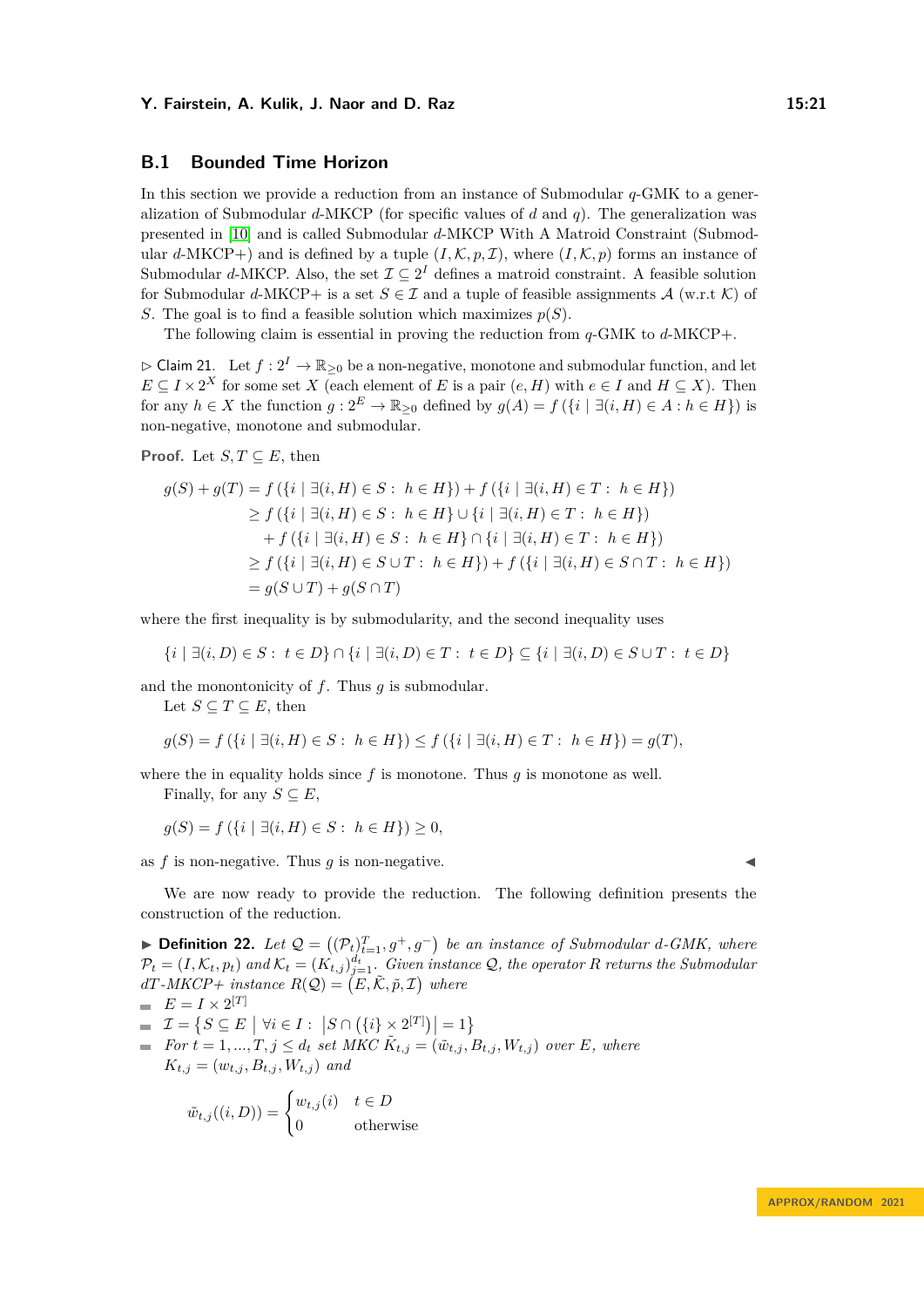#### **15:22 General Knapsack Problems in a Dynamic Setting**

- *For*  $t = 1, ..., T, d_t < j \le d$  *set MKC*  $\tilde{K}_{t,j} = (w_0, \{b\}, W_0)$  *over E, where*  $w_0: 2^E \to \{0\}$ *,*  $W_0(b) = 0$  *and b is an arbitrary bin (object).*
- $\tilde{\mathcal{K}} = \left( \tilde{K}_{t,j} \right)_{t \in [T], j \in [d]}$ .
- $\blacksquare$  *For*  $t = 1, ..., T$ *:* set  $\tilde{p}_t(S) = p_t (\{i \in I \mid \exists (i, D) \in S : t \in D\})$
- $\blacksquare$  The objective function  $\tilde{f}$  is defined as follows.

$$
\tilde{p}(S) = \sum_{t=1}^{T} \tilde{p}_t(S) + \sum_{(i,D) \in S} \left( \sum_{t \in D: \ t-1 \in D} g_{i,t}^+ + \sum_{t \notin D: \ t-1 \notin D} g_{i,t}^- \right)
$$

Each element  $(i, D) \in E$  states the subset of stages in which item *i* is assigned. I.e., *i* is only assigned in stages  $t \in D$ . Thus any solution should include at most one element  $(i, D)$ for each  $i \in I$ . This constraint is fully captured by the partition matroid constraint defined by the set of independent sets  $\mathcal I$ . Finally, if an element is  $(i, D)$  is selected, we must assign *i* in each MKC  $K_{t,j}$  for  $j \in [d_t], t \in D$ . This is captured by the weight function  $\tilde{w}$ , as an element  $(i, D)$  weighs  $w_{t,i}(i)$  if and only if  $t \in D$  (otherwise its weight is zero and it can be assigned for "free").

▶ **Lemma 23.** *The reduced instance R*(Q) *of a Submodular d-GMK instance* Q *over time horizon T is a valid Submodular dT-MKCP+ instance.*

**Proof.** Let  $\mathcal{Q} = ((\mathcal{P}_t)_{t=1}^T, g^+, g^-)$  be an instance of Submodular *d*-GMK, where  $\mathcal{P}_t$  $(I, \mathcal{K}_t, p_t)$  and  $\mathcal{K}_t = (K_{t,j})_{j=1}^{d_t}$ . Also, let  $R(Q) = (E, \tilde{\mathcal{K}}, \tilde{p}, \mathcal{I})$  be the reduced instance of Q as defined in Definition [22.](#page-20-0) It is easy to see that the set  $\mathcal I$  is the independent sets of a partition matroid, as for each item *i* at most one element  $(i, D)$  can be chosen. Thus,  $\mathcal I$  is the family of independent sets of a matroid as required.

Next, K defines a tuple of MKCs, so all that is left to prove is that  $\tilde{p}$  is non-negative, monotone and submodular. For each element  $(i, D) \in E$  we can define a fixed non-negative value

$$
v((i, D)) = \sum_{t \in D: \ t-1 \in D} g_{i,t}^+ + \sum_{t \notin D: \ t-1 \notin D} g_{i,t}^-
$$

Thus the function  $h(S) = \sum_{e \in S} v(e)$  is non-negative and modular. For  $t = 1, \ldots, T$  function  $p_t$  is non-negative, monotone and submodular. Thus, due to Claim [21,](#page-20-1) functions  $(\tilde{p}_t)_{t=1}^T$  are also non-negative, monotone and submodular. This means that  $\tilde{p}$  is non-negative, monontone and submodular as it is the sum of non-negative, monotone and submodular functions.

Next, we will prove that operator *R* defines an approximation factor preserving reduction.

▶ **Lemma 24.** *Let* Q *be an instance of Submodular d-GMK with time horizon T. For any* feasible solution  $(S_t, \mathcal{A}_t)_{t=1}^T$  for Q a feasible solution  $(S, (\tilde{A}_{t,j})_{t \in [T], j \in [d]})$  for  $R(\mathcal{Q})$  exists such that  $f_{\mathcal{Q}}((S_t)_{t=1}^T) = \tilde{f}(S)$ .

**Proof.** Let  $\mathcal{Q} = ((\mathcal{P}_t)_{t=1}^T, g^+, g^-)$  be an instance of Submodular *d*-GMK, where  $\mathcal{P}_t$  $(I, \mathcal{K}_t, p_t)$  and  $\mathcal{K}_t = (K_{t,j})_{j=1}^{d_t}$ . Also, let  $R(Q) = (E, \tilde{\mathcal{K}}, \tilde{p}, \mathcal{I})$  be the reduced instance of  $Q$ , where  $\tilde{\mathcal{K}} = (\tilde{K}_{t,j})_{t \in [T], j \in [d]}$  and  $\tilde{K}_{t,j} = (\tilde{w}, B_{t,j}, W_{t,j})$  (see Definition [22\)](#page-20-0). Consider some feasible solution  $(S_t, \mathcal{A}_t)_{t=1}^T$  for  $\mathcal{Q}$ , where  $\mathcal{A}_t = (A_{t,j})_{j=1}^{d_t}$ . In the following we define a solution  $(S, (\tilde{A}_{t,j})_{t \in [T], j \in [d]})$  for  $R(\mathcal{Q})$ . Let

$$
S = \{(i, D) \mid i \in I, \ D = \{t \in [T] \mid i \in S_t\}\}
$$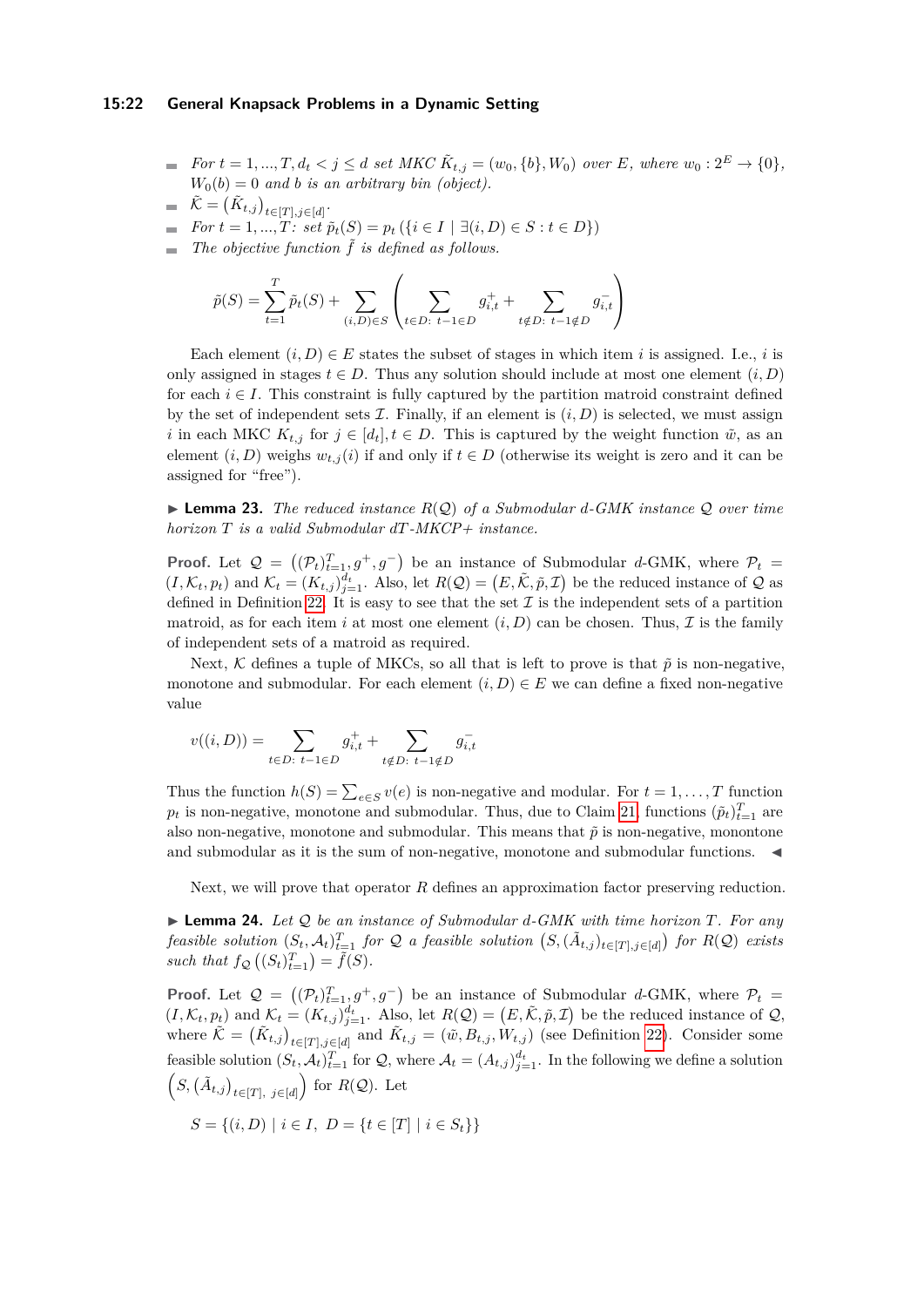It can be easily verified that  $S \in \mathcal{I}$ . Since  $\tilde{p}_t(S) = p_t(S)$  for every  $t = 1, \ldots, T$  and  $S \subseteq E$  it holds that

$$
\tilde{p}(S) = \sum_{t=1}^{T} \tilde{p}_t(S) + \sum_{(i,D) \in S} \left( \sum_{t \in D: t-1 \in D} g_{i,t}^+ + \sum_{t \notin D: t-1 \notin D} g_{i,t}^- - \sum_{t \in D: t-1 \notin D} c_{i,t}^+ - \sum_{t \in D: t+1 \notin D} c_{i,t}^- \right) = \sum_{t=1}^{T} p_t(S_t) + \sum_{t \in [2,T]} \left( \sum_{i \in S_{t-1} \cap S_t} g_{i,t}^+ + \sum_{i \notin S_{t-1} \cup S_t} g_{i,t}^- \right) - \sum_{t=1}^{T} \left( \sum_{i \in S_t \setminus S_{t-1}} c_{i,t}^+ + \sum_{i \in S_t \setminus S_{t+1}} c_{i,t}^- \right) = f_{\mathcal{Q}}\left( (S_t)_{t=1}^T \right).
$$

Next, we need to show an assignment  $\tilde{A}_{t,j}$  of *S* for each MKC in  $\tilde{\mathcal{K}}$ . Let  $t \in [T]$  and  $j \in [d]$ , and consider the following two cases:

- **1.** If  $j > d_t$ , recall  $\tilde{K}_{t,j} = (w_0, \{b\}, W_0)$  where  $w_0(i, D) = 0$  for all  $(i, D) \in E$  and  $W_0(b) = 0$ by definition. We define  $\tilde{A}_{t,j}$  by  $\tilde{A}_{t,j}(b) = S$ . It thus holds that  $w_0(\tilde{A}_{t,j}(b)) = w_0(S) =$  $0 = W_0$ . That is,  $\tilde{A}_{t,j}$  is feasible.
- **2.** If  $j \leq d_t$ , then let  $b^* \in B_{t,j}$  be some unique bin in  $B_{t,j}$  and we define the assignment  $\tilde{A}_{t,j}: B_{t,j} \to 2^E$  by

<span id="page-22-0"></span>
$$
\tilde{A}_{t,j}(b) = \left(A_{t,j}(b) \times 2^{[T]}\right) \cap S \qquad \forall b \in B_{t,j} \setminus \{b^*\}\
$$
\n
$$
\tilde{A}_{t,j}(b^*) = \left(\left(A_{t,j}(b^*) \times 2^{[T]}\right) \cap S\right) \cup \{(i,D) \in S \mid t \notin D\}.\tag{9}
$$

The assignment  $\tilde{A}_{t,j}$  is a feasible assignment w.r.t  $\tilde{K}_{t,j}$  since for each bin  $b \in B_{t,j}$  it holds that

$$
\sum_{(i,D)\in \tilde{A}_{t,j}(b)} \tilde{w}_{t,j}((i,D)) \leq \sum_{i\in A_{t,j}(b)} w_{t,j}(i) \leq W_{t,j}(b).
$$

Let  $(i, D) \in S$ . If  $i \in S_t$  there is  $b \in B_{t,j}$  such that  $i \in A_{t,j}(b)$ , hence  $(i, D) \in \tilde{A}_{t,j}(b)$ by Equation [\(9\)](#page-22-0). If  $i \notin S_t$  then  $t \notin D$  and thus  $(i, D) \in \tilde{A}_{t,j}(b^*)$ . Overall, we have *S* ⊆  $\bigcup_{b \in B_{t,j}} \tilde{A}_{t,j}(b)$ . By Equation [\(9\)](#page-22-0) it follows that  $S \supseteq \bigcup_{b \in B_{t,j}} \tilde{A}_{t,j}(b)$  as well, thus  $S = \bigcup_{b \in B_{t,j}} \tilde{A}_{t,j}(b)$ . I.e,  $\tilde{A}_{t,j}$  is an assignment of *S*.

Note that the assignments can be constructed in polynomial time. We can conclude that  $(S, (\tilde{A}_{t,j})_{t \in [A], j \in [d]}$  is a feasible solution for  $R(Q)$ , and its value is  $f_{\mathcal{Q}}((S_t)_{t=1}^T)$ . ◀

▶ **Lemma 25.** *Let* Q *be an instance of Submodular d-GMK with time horizon T. For any* feasible solution  $(S,(\tilde{A}_{t,j})_{t\in[T],j\in[d]})$  for  $R(\mathcal{Q})$  a feasible solution  $(S_t,\mathcal{A}_t)_{t=1}^T$  for  $\mathcal Q$  can be *constructed in polynomial time such that*  $f_{\mathcal{Q}}((S_t)_{t=1}^T) = \tilde{f}(S)$ .

**Proof.** Let  $Q = ((P_t)_{t=1}^T, g^+, g^-)$  be an instance of Submodular *d*-GMK, where  $P_t =$  $(I, \mathcal{K}_t, p_t)$  and  $\mathcal{K}_t = (K_{t,j})_{j=1}^{d_t}$ . Also, let  $R(Q) = (E, \tilde{\mathcal{K}}, \tilde{p}, \mathcal{I})$  be the reduced instance of Q. and  $(S, (\tilde{A}_{t,j})_{t \in [T], j \in [d]})$  be a feasible solution for  $R(\mathcal{Q})$ . We define the solution  $(S_t, \mathcal{A}_t)_{t=1}^T$  for  $\mathcal{Q}$  as follows. For every stage  $t$  we set  $S_t = \{i \in I \mid \exists (i, D) \in S : t \in D\}.$ For every  $t = 1, \ldots, T$ ,  $j = 1, \ldots, d_t$  and bin  $b \in B_{t,j}$  (the set of bins in MKC  $K_{t,j}$ ) let  $A_{t,j}(b) = \{i \in I \mid \exists (i, D) \in \tilde{A}_{t,j}(b) : t \in D\}$ . Observe that the sets  $(S_t)_{t=1}^T$  and assignments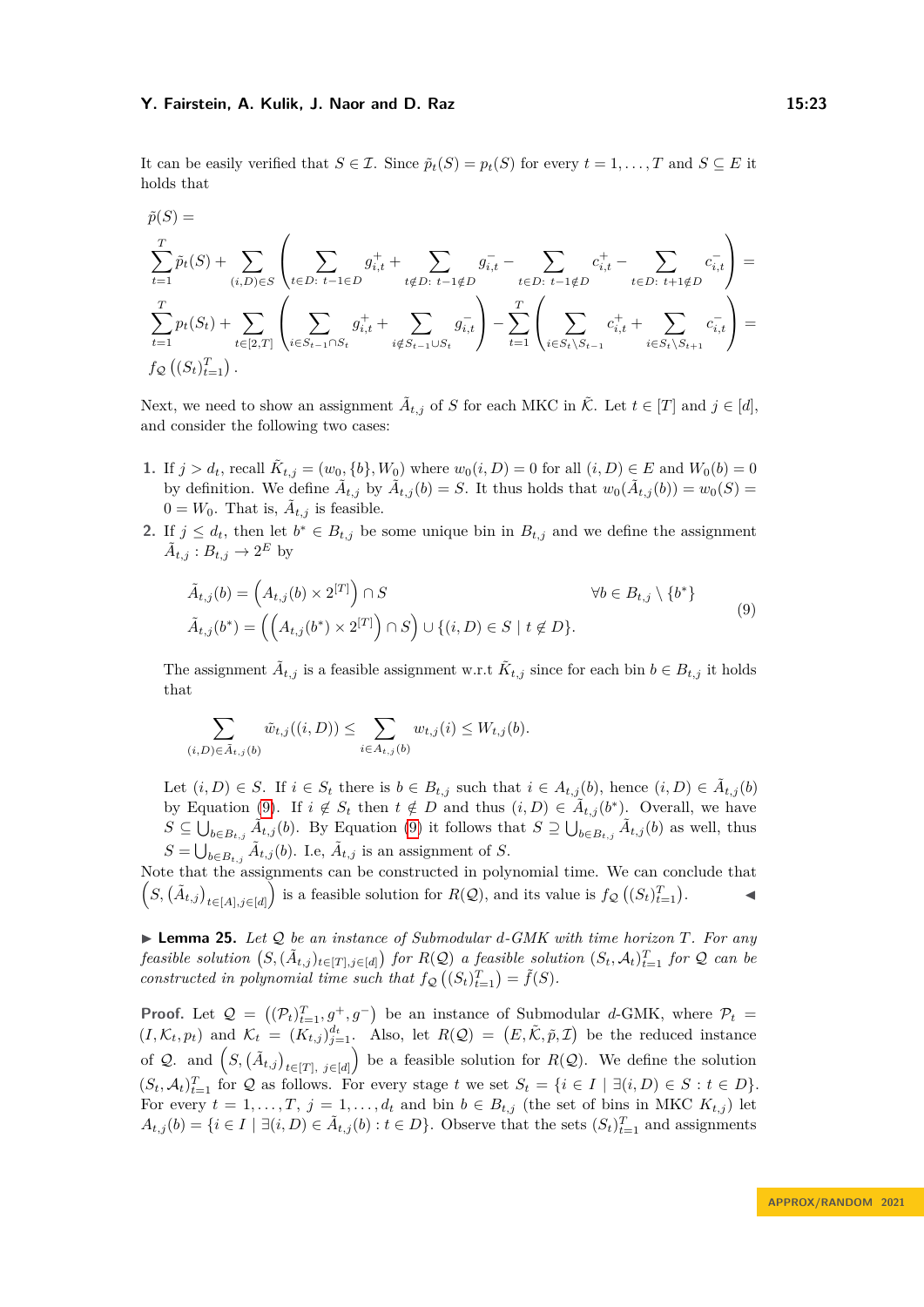#### **15:24 General Knapsack Problems in a Dynamic Setting**

 $(A_{t,j})_{t\in[T], j\in[d_t]}$  can be constructed in polynomial time as at most |*I*| elements can be chosen due to the matroid constraint. The assignment  $A_{t,j}$  is an assignment of  $S_t$  since

$$
S_t = \{i \in I \mid \exists (i, D) \in S : t \in D\} = \bigcup_{b \in B_{t,j}} \{i \in I \mid (i, D) \in \tilde{A}_{t,j}(b) : t \in D\} = \bigcup_{b \in B_{t,j}} A_{t,j}(b),
$$

where the second equality follows the feasibility of the solution for  $R(Q)$ . In addition,  $A_{t,j}$  is a feasible assignment for MKC  $K_{t,j}$  since for every bin  $b \in B_{t,j}$  it holds that

$$
\sum_{i \in A_{t,j}(b)} w_{t,j}(i) = \sum_{(i,D) \in \tilde{A}_{t,j}(b): t \in D} \tilde{w}_{t,j}((i,D)) = \sum_{(i,D) \in \tilde{A}_{t,j}(b)} \tilde{w}_{t,j}((i,D)) \le W_{t,j}(b)
$$

Thus  $(S_t, A_t)_{t=1}^T$  is a feasible solution for  $Q$ .

Lastly, consider the value of the solution for Q. It holds that

$$
f_{\mathcal{Q}}\left((S_{t})_{t=1}^{T}\right) = \sum_{t=1}^{T} p_{t}(S_{t}) + \sum_{t \in [2,T]} \left(\sum_{i \in S_{t-1} \cap S_{t}} g_{i,t}^{+} + \sum_{i \notin S_{t-1} \cup S_{t}} g_{i,t}^{-}\right) - \sum_{t \in [T]} \left(\sum_{i \in S_{t} \setminus S_{t-1}} c_{i,t}^{+} + \sum_{i \in S_{t} \setminus S_{t+1}} c_{i,t}^{-}\right) = \sum_{t=1}^{T} \tilde{p}_{t}(S) + \sum_{(i,D) \in S} \left(\sum_{t \in D: t-1 \in D} g_{i,t}^{+} + \sum_{t \notin D: t-1 \notin D} g_{i,t}^{-} - \sum_{t \in D: t-1 \notin D} c_{i,t}^{+} - \sum_{t \in D: t+1 \notin D} c_{i,t}^{-}\right) = \tilde{p}(S)
$$

For any Submodular  $d$ -GMK instance with a fixed time horizon *T*,  $R(Q)$  can be constructed in polynomial (as  $|E| = |I| \cdot 2^{|T|}$ ). The next corollary follows from this observation and from the last two lemmas.

◀

▶ **Corollary 26.** For any fixed  $T \in \mathbb{N}$ , there exists an approximation factor preserving *reduction (see Definition [20\)](#page-18-1) from Submodular d-GMK with a time horizon bounded by T to Submodular dT-MKCP+.*

In [\[10\]](#page-16-8) a  $\left(1 - \frac{1}{e}\right)$ -approximation algorithm for Submodular *d*-MKCP+ is presented. Thus, the next lemma follows from the above corollary.

<span id="page-23-1"></span>▶ **Lemma 27.** For any fixed  $T \in \mathbb{N}$  there exists a randomized  $\left(1 - \frac{1}{e}\right)$ -approximation algorithm *for d-GMK with a time horizon bounded by T.*

# <span id="page-23-0"></span>**B.2 General Time Horizon**

In this section we present an algorithm for Submodular *d*-GMK with a non-constant time horizon *T*. In order to do so the time horizon is cut at several stages into sub-instances. Each sub-instance is optimized independently, and then the solutions are combined to create a solution for the complete instance. A similar technique was used in [\[4\]](#page-16-5), though they considered a model without change costs.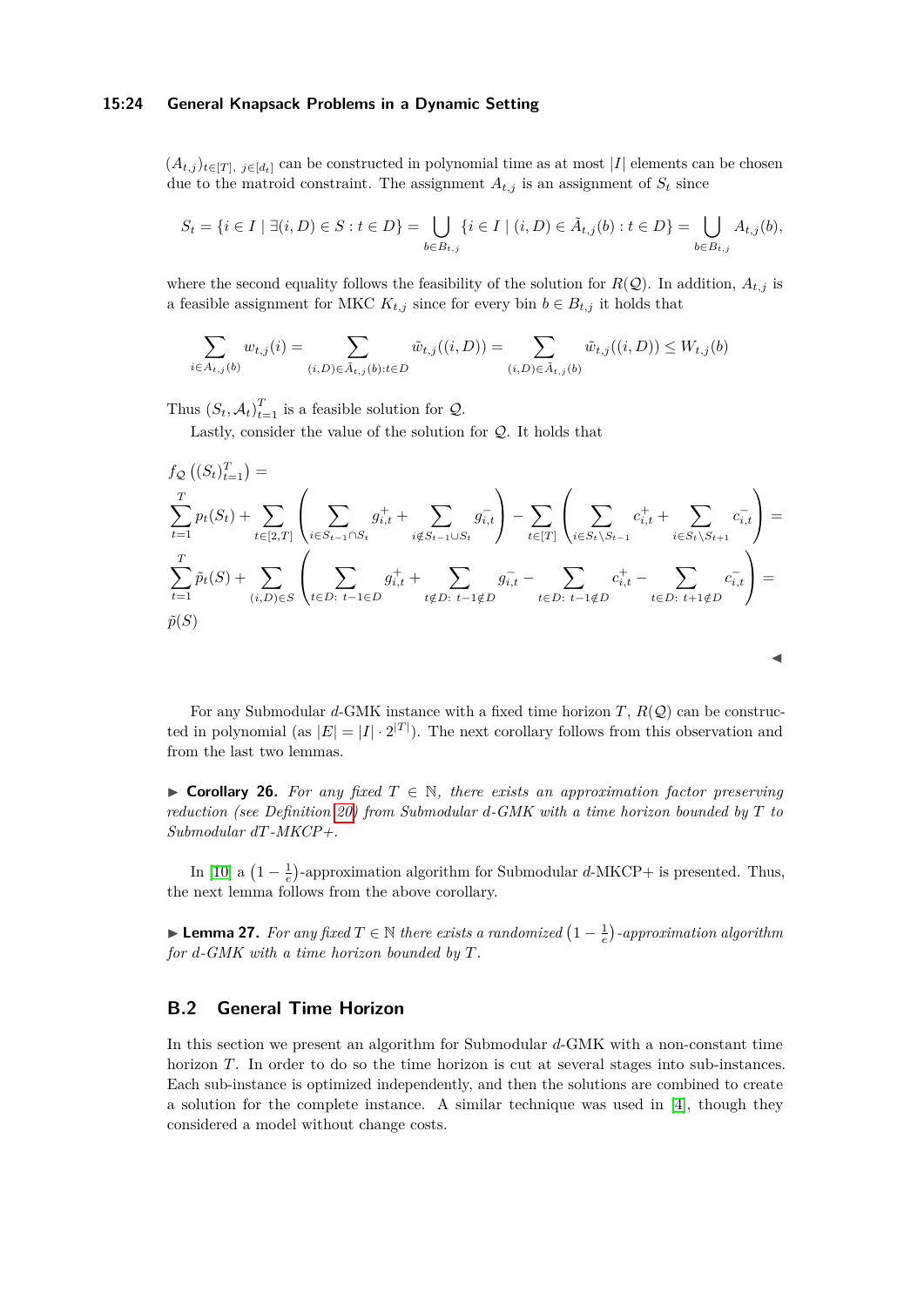The following algorithm is identical to the algorithm presented in Section [1.](#page-8-0) We present it here as well for completeness.

**Algorithm 2** Non Constant Time Horizon

**Input :** A Submodular *d*-GMK instance  $Q$  with time horizon  $T$ ,  $0 < \epsilon < \frac{1}{2}$  and *α*-approximation algorithm *A* for Submodular *d*-GMK with time horizon  $T \leq \frac{2\phi_{\mathcal{Q}}}{\epsilon^2}.$ **1** Set  $\mu = \frac{\epsilon^2}{\phi \epsilon^2}$  $\frac{\epsilon}{\phi_{\mathcal{Q}}}.$  $\mathbf{2} \ \ \mathbf{for} \ j=1,...,\frac{1}{\mu} \ \mathbf{do}$ **3** Set  $U_j = \left\{ \frac{a}{\mu} + j - 1 \mid a \in \mathbb{N}, a \ge 1, \frac{a}{\mu} + j - 1 \le T - \frac{1}{\mu} \right\} \cup \{0, T + 1\}.$ **4** Find a solution for each cut instance in  $\mathcal{Q}_{U_i}$  using algorithm *A* and set  $\mathcal{S}_j$  as the respective cut solution.

<span id="page-24-0"></span>**5** Return the solution  $S_j$  which maximizes the objective function  $f_{\mathcal{Q}}$ .

<span id="page-24-1"></span>**Lemma 28.** *Let*  $0 < \epsilon < \frac{1}{4}$ ,  $\phi \geq 1$  *and A be an*  $\alpha$ -*approximation algorithm for Submodular d*-GMK with time horizon  $T \leq \frac{2\phi}{\epsilon^2}$ . Also, let Q be an instance of Submodular *d*-GMK such *that*  $\phi_{\mathcal{Q}} \leq \phi$ *. Algorithm [2](#page-24-0) approximates*  $\mathcal{Q}$  *within a factor of*  $(1 - \epsilon)\alpha$ *.* 

**Proof.** Let  $Q = ((P_t)_{t=1}^T, g^+, g^-)$  be an instance of Submodular *d*-GMK with time horizon *T* for which we denote its profit-cost ratio by  $\phi$  and assume for simplicity it is integral. Let  $0 < \epsilon < \frac{1}{4}$  and  $\mu = \frac{\epsilon^2}{\phi}$  $\frac{\epsilon^2}{\phi}$ . Also, let *A* be an *α*-approximation algorithm for Submodular *d*-GMK with time horizon  $T' \leq \frac{2\phi}{\epsilon^2} = \frac{2}{\mu}$ . Note, if  $T \leq \frac{2}{\mu}$ , the cut points set  $U_0$  will be an empty set. Thus *A* will return an  $\alpha$ -approximation solution for  $Q$  as required.

We show there exists a set of cut points  $U_j$  and a tuple of solutions  $\left( (S_t, \mathcal{A}_t)_{t=u_r}^{u_{r+1}-1} \right)_{s=0}^{k-1}$ *r*=0 for each cut instance in  $\mathcal{Q}_{U_j} = (q_j^r)_{r=0}^{k-1}$ , such that the sum of values of the solutions,  $\sum_{r=0}^{k-1} f_{q_i^r}((S_t)_{t=u_r}^{u_{r+1}-1})$ , is sufficiently large. From Corollary [13](#page-8-1) it follows that the value of a cut solution is larger than the sum of its parts (due to lost gains and change costs saved if an item is assigned in adjacent instances). Thus, this will prove that the maximum cut solution found is sufficiently large as well.

Let  $(S_t^*, A_t^*)_{t=1}^T$  be an optimal solution for Q. Also, let  $\mathcal{Q}_{U_j} = (q_{j,r})_{r=0}^{k-1}$  be the tuple of cut instance w.r.t cut points set  $U_j = \{u_0^j, \ldots, u_k^j\}$ . For  $r = 0, \ldots, k-1$ , the tuple  $(S_t^*, \mathcal{A}_t^*)_{t=u_j^j}^{u_{r+1}^j-1}$  $t = u^j_r$ is a feasible solution for cut instance  $q_{j,r}$  due to the feasibility of the optimal solution. The sum of values of these solutions is

$$
\sum_{r=0}^{k-1} f_{q_j^r} \left( (S_t^*)_{t=u_r^j}^{u_{r+1}^j - 1} \right) = \sum_{r=0}^{k-1} \left( \sum_{t=u_r^j}^{u_{r+1}^j - 1} p_t(S_t^*) + \sum_{t=u_r^j+1}^{u_{r+1}^j - 1} \left( \sum_{i \in S_{t-1} \cap S_t} g_{i,t}^+ + \sum_{i \notin S_{t-1} \cup S_t} g_{i,t}^- \right) \right)
$$
\n
$$
= \sum_{t=1}^T p_t(S_t^*) + \sum_{t=[2,T] \setminus U_j} \left( \sum_{i \in S_{t-1} \cap S_t} g_{i,t}^+ + \sum_{i \notin S_{t-1} \cup S_t} g_{i,t}^- \right)
$$
\n
$$
= f_{\mathcal{Q}} \left( (S_t^*)_{t=1}^T \right) - \sum_{t \in U_j} \left( \sum_{i \in S_{t-1} \cap S_t} g_{i,t}^+ + \sum_{i \notin S_{t-1} \cup S_t} g_{i,t}^- \right)
$$

For any set of cut points  $U_1, \ldots, U_{\frac{1}{\mu}}$  such a tuple of solution can be constructed. Their total